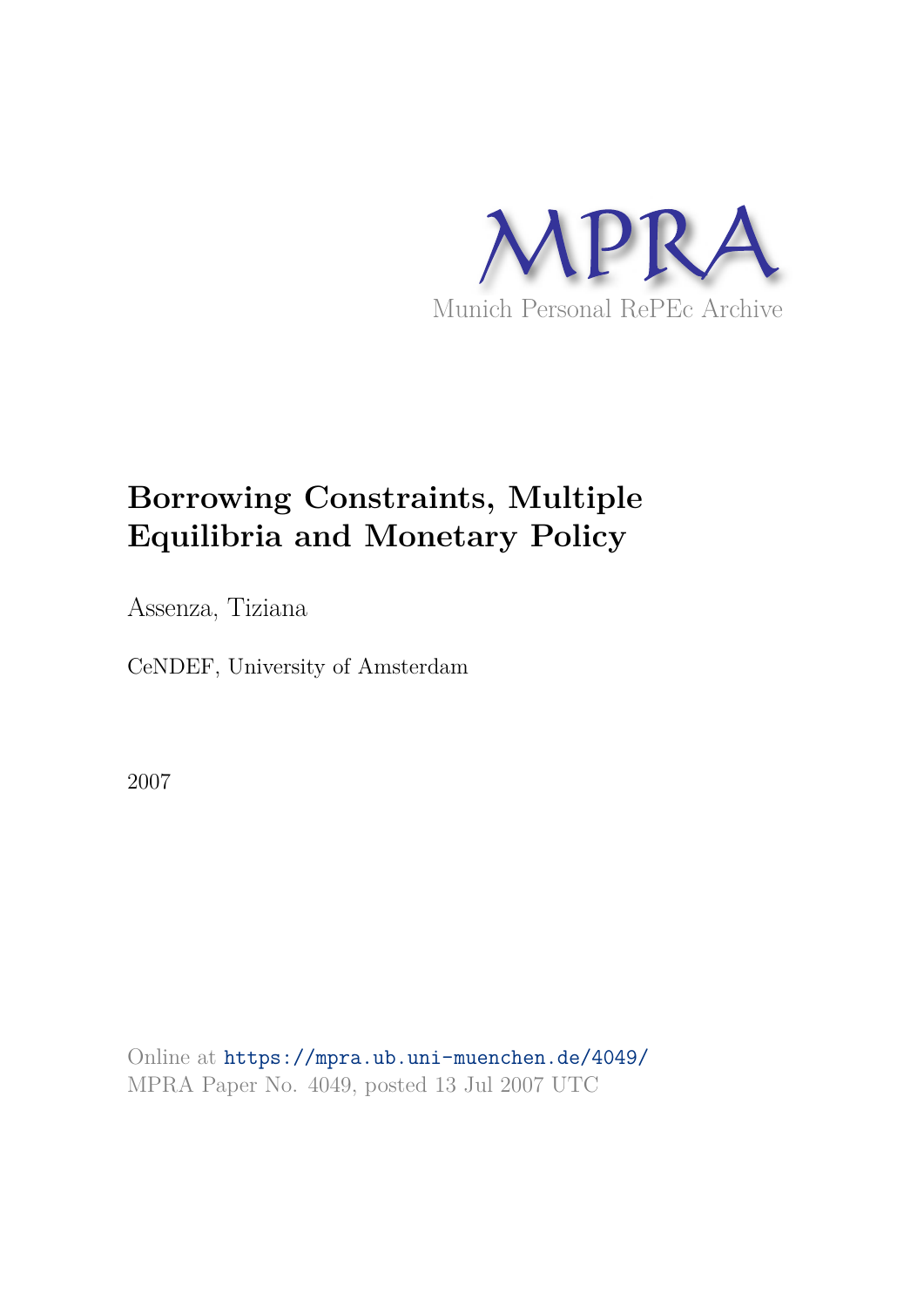# Borrowing Constraints, Multiple Equilibria and Monetary Policy<sup>\*</sup>

Tiziana Assenza CeNDEF, University of Amsterdam

#### Abstract

The appealing feature of Kiyotaki and Moore's Financial Accelerator model (Kiyotaki and Moore, 1997, 2002) is the linkage of asset price changes and borrowing constraints. This framework therefore is the natural vehicle to explore the net worth channel of the monetary transmission mechanism. In the original model, however, all the variables, credit included, are in real terms. In order to assess the impact of monetary policy the model must be reformulated to fit a monetary economy. In the present paper we model a monetary economy with Önancing constraints adopting the Money In the Utility function (MIU) approach.The occurrence of multiple equilibria is a likely outcome of the dynamics generated by the model. A change in the growth rate of money supply can affect real output through the impact of inflation on net worth. In a sense the monetary transmission mechanism we are focusing on consists of a combination of the *inflation tax* effect and the *net worth channel*. Contrary to the traditional view, at least for some parameter restrictions, an increase of the inflation tax can bring about an increase of aggregate output.

 $^*$ CeNDEF Working Paper Series – WP 07-05  $\,$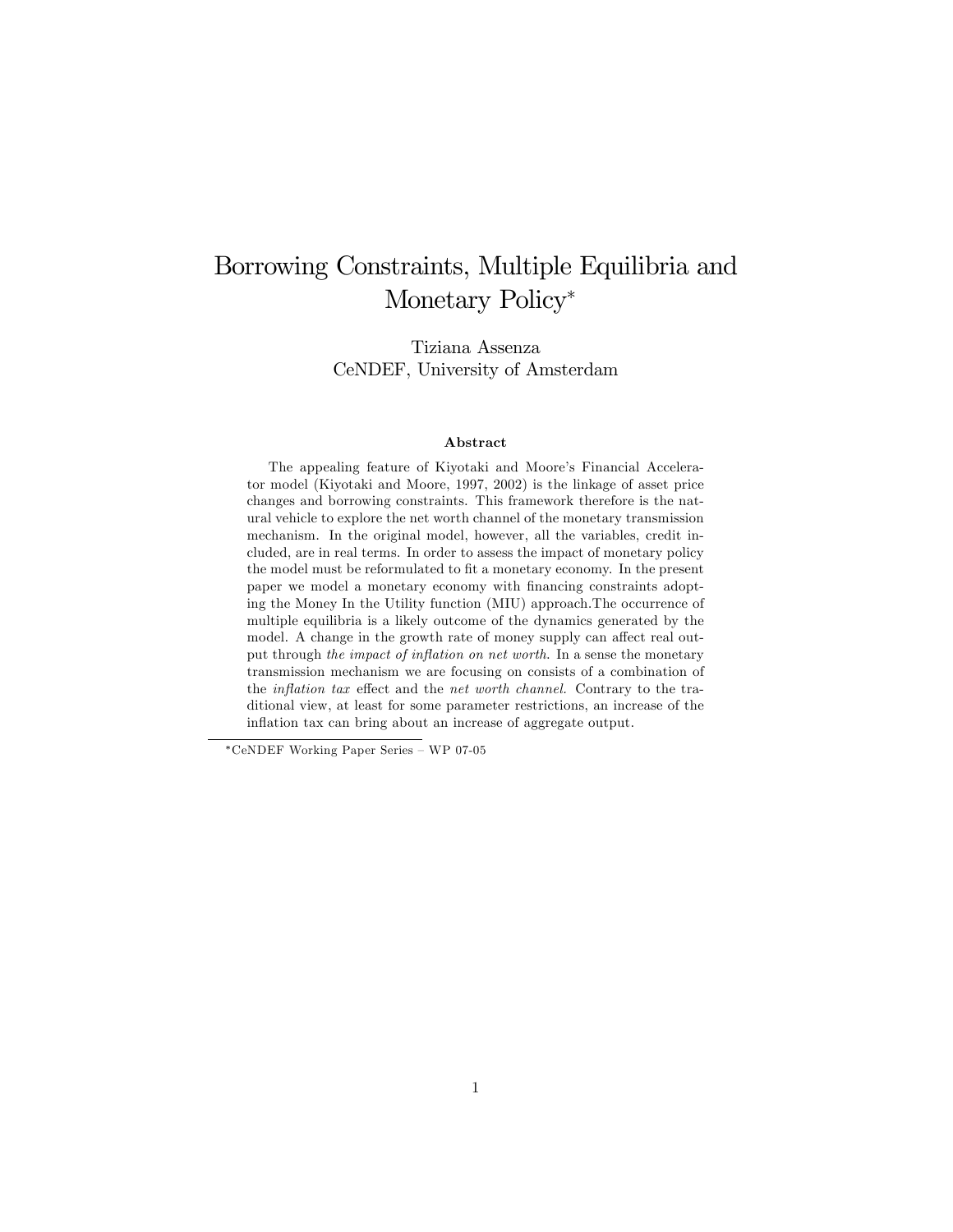## 1 Introduction

The impact of monetary policy economic activity has been and still is a fundamental question in macroeconomics. The literature has proposed several different mechanisms to explain the propagation of monetary shocks. During the '90s a remarkable body of literature has been developed under the name of *financial* accelerator or net worth channel to explore the transmission of monetary policy on investment and production through the impact on firms' financial structure. The ambitious scope of this branch of literature consists in understanding the mechanism through which adverse shocks, in particular a contractionary monetary policy, affect the decisions of firms, households, financial intermediaries and investors and cause large and persistent effects on economic activity and inflation.

In the early '90s two alternative frameworks have been proposed to model the Financial Accelerator hypothesis. Bernanke-Gertler (1989, 1990) and coauthors emphasized the role of agency costs in the decision to supply credit while Greenwald-Stiglitz (1988, 1993) focused on the role of bankruptcy costs in limiting investment and production. In the late '90s Kiyotaki and Moore (1997, 2002) put forward a new framework based on the idea that borrowers face a financing constraint because lenders extend credit up to the present value of borrowers' collateralizable wealth, i. e. "land", which proxies real assets. The novel and appealing feature of their model is the linkage of asset price changes and borrowing constraints: booming asset prices relax borrowing constraints and boost economic activity; the upswing, in turn, affects asset prices.

Thanks to this feature this model is the natural vehicle to explore the balance-sheet channel of the monetary transmission mechanism.In the original model, however, all the variables, credit included, are in real terms. Therefore the model as such is not suitable to explore the effects of monetary policy. In order to assess the impact of a such a policy, the model must be reformulated to fit a monetary economy with borrowing constraint. An attempt in this direction has been proposed by Cordoba and Ripoll (2004), who introduce a cash in advance constraint for consumption and investment to analyze the role of collateral constraints as a trasmission mechanism of monetary shocks. The major result of their model is that a monetary shock can generate persistent movements in aggregate output. The amplitude of this movements depends on whether or not debt contracts are indexed.

In our paper we follow a well known but different route. We model a monetary economy with Önancing constraints adopting the Money In the Utility function (MIU) approach.<sup>1</sup>

As in KM population consists of financially constrained farmers and non

<sup>&</sup>lt;sup>1</sup>The introduction of money in the utility function is a controversial but well known and largely adopted modelling procedure in the monetary literature. A simple argument in favour of such a procedure is that agents allocate time to shopping to purchase consumption goods and that the amount of shopping time needed to purchase a certain level of consumption goods is negatively related to agents' holdings of real money balances. For description of a shopping time monetary economy see Ljungqvist and Sargent (2000), chapter 17.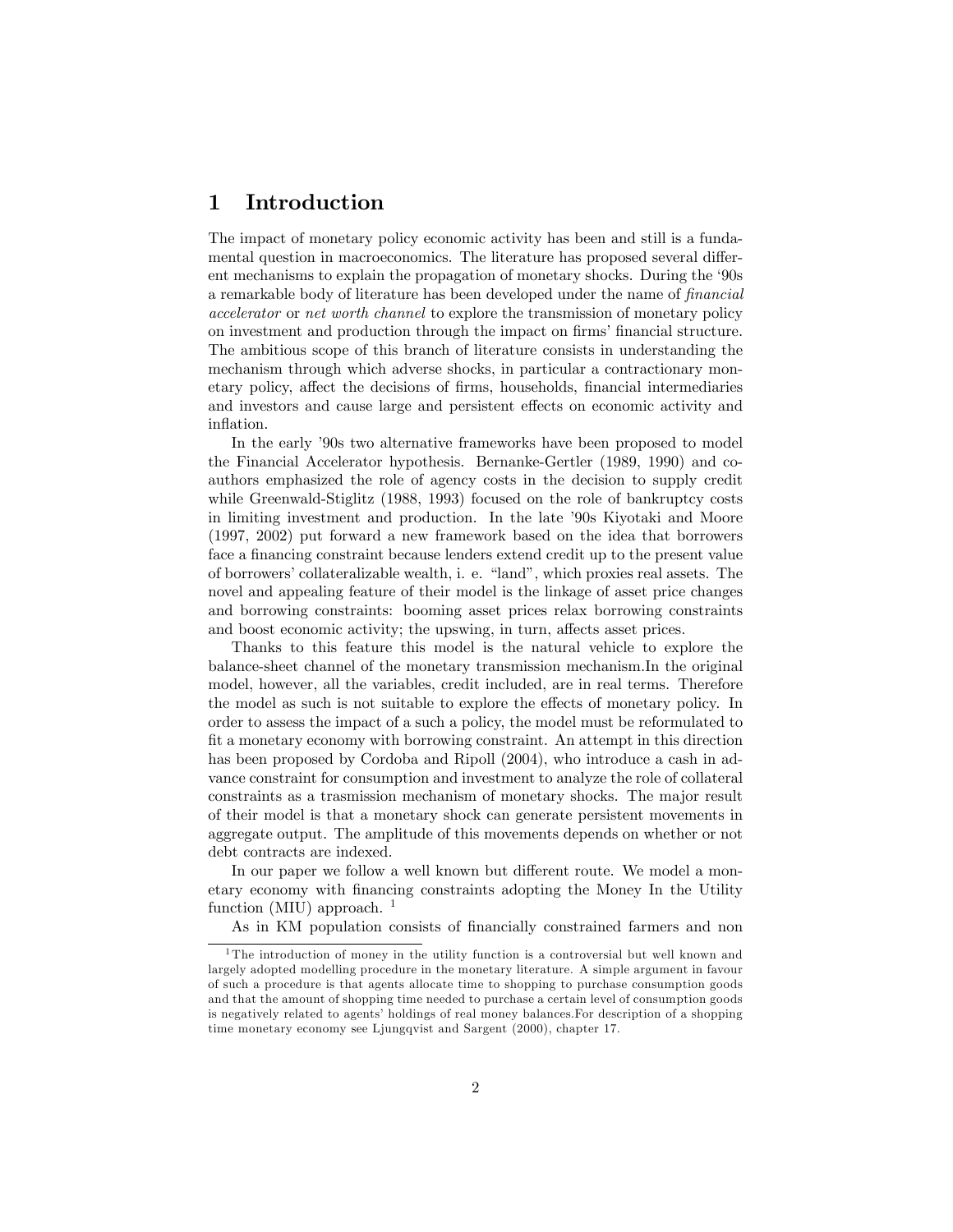constrained gatherers. In the present framework, however, preferences are non linear: they are represented by a Cobb-Douglas utility function whose arguments are consumption and money holdings. As in in the original framework, there are two types of goods, a non storable consumption good (fruit) and a collateralizable, durable asset/input (land). The total supply of land is given and constant.

By assumption the farmer and the gatherer have access to different technologies. The farmer is endowed with a linear technology while the gatherer has a well behaved production function. Notice however, that since preferences are non-linear in consumption, we must not assume that part of production is non-tradable and that consumption is limited to bruised fruit as in Kiyotaki and Moore.

In this setting, we study the effects of a monetary injection on the asset price and the allocation of land to the farmers and the gatherers. By assumption, the farmer is less patient than the gatherer.<sup>2</sup> Moreover, in equilibrium the real interest rate is anchored to the rate of time preference of the gatherer. Since the rate of time preference of the gatherer is exogenous, the real interest rate is given and constant. As a consequence, a change of the inflation rate brings about the same change in the nominal interest rate. Finally, in the steady state the inflation rate is pinned down to the rate of growth of money supply. In the end therefore, in the steady state a change of the rate of growth of money supply brings about a change of the same sign and the same magnitude of the nominal interest rate.

In the present context, therefore, by construction an expansionary monetary policy cannot affect real output through the *liquidity effect*. By construction in fact the liquidity effect is not active because, in the end, an increase in the rate of growth of money supply raises the ináation rate and pushes the interest rate up, not down. This does not necessarily mean, however, that superneutrality always holds. A change in the growth rate of money supply can affect real output through the impact of inflation on net worth. In a sense the monetary transmission mechanism we are focusing on consists in a combination of the  $inflation$  tax effect and the net worth channel. Contrary to the traditional view, at least for some parameter restrictions, an increase of the ináation tax can bring about an increase of aggregate output.

The paper is organized as follows. In sections 2 and 3 we discuss the optimization problems of the farmer and the gatherer respectively. In section 4 we present the equilibrium conditions and in section 5 we discuss the dynamics generated by the model. In particular we explore the effects of a monetary shock. In sections 6 and 7 we present the effects on individual and aggregate variables of unexpected and temporary shocks to the productivity parameter and to the rate of growth of money supply respectively.

<sup>2</sup>Another way of characterizing the framework put forward by Kiyotaki and Moore, in fact, is in terms of preference heterogeneity.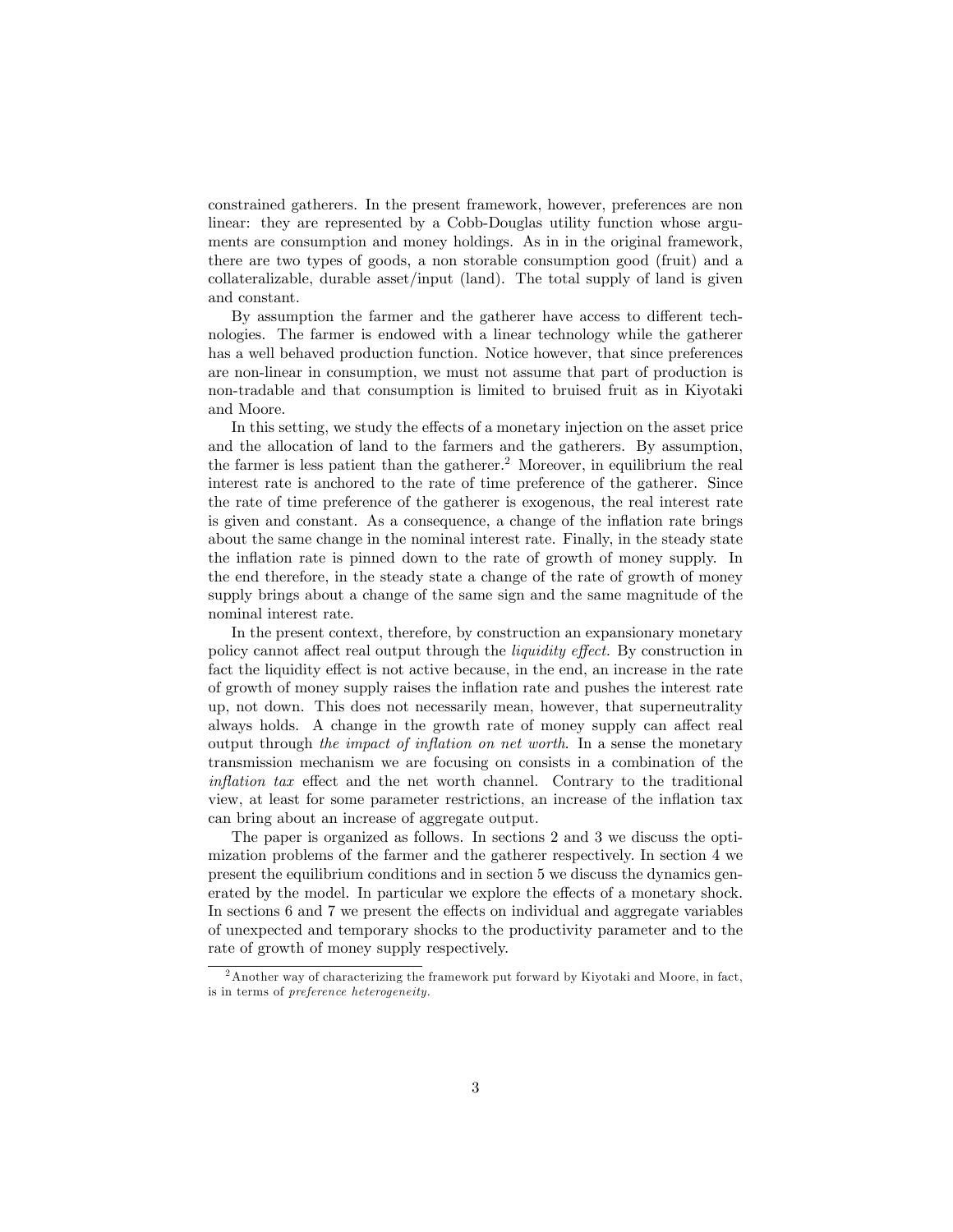#### 2 The farmer/borrower

Preferences of both the farmer and the gatherer are defined over consumption and real money balances. Adopting a Cobb-Douglas specification of the utility function, preferences of the farmer are represented by:

$$
U^{F} = \sum_{s=0}^{\infty} \left(\beta^{F}\right)^{s} \left[\gamma \ln c_{t+s}^{F} + (1-\gamma) \ln m_{t+s}^{F}\right]
$$
 (1)

where  $0 < \gamma < 1$ ;  $c_{t+s}^F$  is consumption and  $m_{t+s}^F =$  $M^F_{t+s}$  $\frac{n-t+s}{P_{t+s}}$  are real money balances. We assume that the production function of the farmer has constant returns to scale:  $y_t^F = \alpha K_{t-1}^F$  where  $y_t^F$  is output of the farmer,  $K_{t-1}^F$  is land he owns in  $t-1$  and  $\alpha > 0.3$ 

The farmer maximizes utility subject to two constraints: the flow-of-funds (FF) constraint and the Önancing constraint. Following Ljungqvist and Sargent  $(2000)$  we assume that at the beginning of period t the farmer decides the amount of money he wants to hold at the beginning of period  $t+1$ . Therefore the farmer's flow of funds constraint in nominal terms is:

$$
P_t y_t^F + B_t + M_t^F \ge Q_t \left( K_t^F - K_{t-1}^F \right) + N_t B_{t-1} + P_t c_t^F + M_{t+1}^F
$$

where  $P_t y_t^F$  is nominal income,  $M_t^F$  are money balances at the beginning of period t,  $B_t$  is credit obtained in t,  $M_{t+1}^F$  are money balances that the farmer wants to hold at the beginning of period  $t + 1$ ,  $Q_t$  is the price of land and  $N_t = 1 + i_t$  is the gross nominal interest rate.

Dividing by  $P_t$  we obtain the  $FF$  constraint in real terms:

$$
c_t^F + \left(1 + \pi_{t+1}\right) m_{t+1}^F + q_t \left(K_t^F - K_{t-1}^F\right) \le \alpha K_{t-1}^F + m_t^F + b_t - Rb_{t-1}
$$

where  $\pi_{t+1} := \frac{P_{t+1}}{P}$  $\frac{Q_t}{P_t} - 1$  is the inflation rate,  $q_t := \frac{Q_t}{P_t}$  $\frac{q_t}{P_t}$  is the real price of land,  $b_t := \frac{B_t}{B}$  $\frac{B_t}{P_t}$  is credit in real terms and  $R = 1 + r := \frac{1 + i_t}{1 + \pi_{t+1}}$  $\frac{1 + \sigma_t}{1 + \pi_{t+1}}$  is the real interest rate.

In order to establish the way in which liquidity changes over time, let's assume that each agent gets a transfer in money in  $t + 1$  from the public sector proportional to his money holdings in t:  $T_{t+1}^i = g_M M_t^i$ ;  $i = F, G$ , where the superscript  $F(G)$  denotes the farmer (gatherer). The supply of money, therefore, follows the law of motion  $M_{t+1}^i = M_t^i + T_{t+1}^i = M_t^i (1 + g_M)$ . In words, money holdings grow at the (exogenous) rate  $g_M$ . In order to keep the analysis as simple as possible we assume that the rate of change of money supply  $q_M$  is uniform across agents. This means that the allocation of money to the agents, i.e. the ratio of money of the farmer to money of the gatherer, is constant

<sup>&</sup>lt;sup>3</sup>Since preferences are not linear in consumption we must not distinguish between tradable output and bruised fruit as KM do.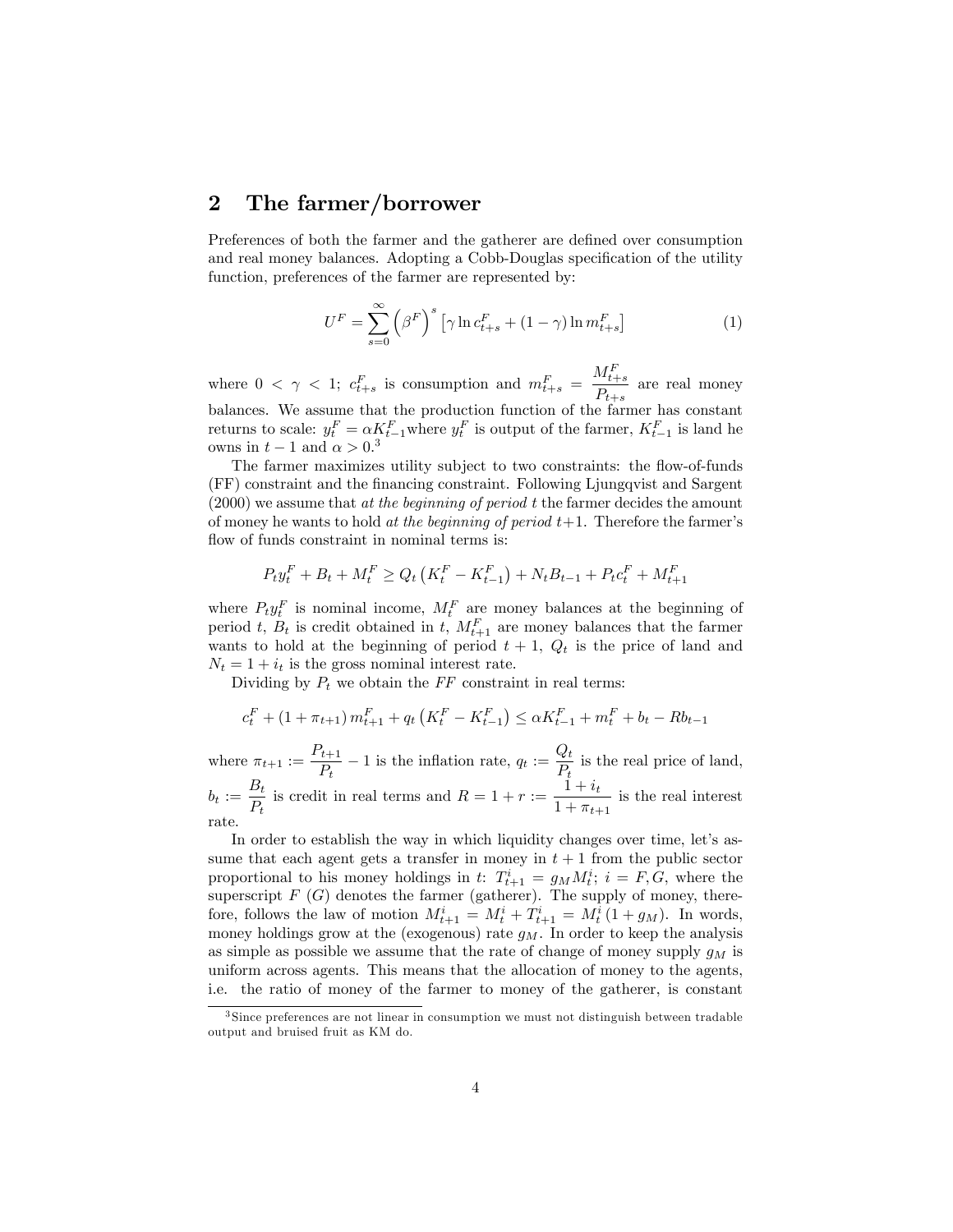(which will be denoted by  $\sigma$  in the following). Therefore real money balances of  $M^i_{t+1}$  $1+g_M$ 

the agent in  $t+1$  are  $m_{t+1}^i :=$  $\frac{M_{t+1}^i}{P_{t+1}} = \frac{M_t^i}{P_t}$  $P_t$  $\frac{1+g_M}{1+\pi_{t+1}} = m_t^i \frac{1+g_M}{1+\pi_{t+1}}$  $\frac{1 + g_M}{1 + \pi_{t+1}}$ . Substituting this relation into the FF constraint we get:

$$
c_t^F + g_M m_t^F \le \alpha K_{t-1}^F - R b_{t-1} - q_t \left( K_t^F - K_{t-1}^F \right) + b_t \tag{2}
$$

The term  $g_M m_t^F =$  $M_{t+1}^F - M_t^F$  $\frac{P_t}{P_t}$  is the increase in the farmer's money hold-

ings between  $t$  and  $t + 1$  in real terms, i.e. at prices of period  $t$ . For lack of a better term we will refer to this magnitude as the increase in real money balances. In the light of this remark,  $(2)$  can be interpreted as follows: "resources" of the farmer, of internal or external origin  $(\alpha K_{t-1}^F$  and  $b_t$  respectively), can be employed to consume  $(c_t^F)$ , "invest"  $(q_t (K_t^F - K_{t-1}^F))$ , reimburse debt  $(Rb_{t-1})$ and increase money balances  $(g_M m_t^F)$ . The increase in desired money balances is always equal to the increase of liquidity engineered by the central bank by means of money transfers. In other words, we are ruling out the mismatch between desired and actual increase in money holdings.

The farmer is also financially constrained, the financing constraint can be expressed as:

$$
b_t \le \frac{q_{t+1}}{R} K_t^F \tag{3}
$$

The farmer maximizes  $(1)$  subject to the FF constraint  $(2)$  and the financing constraint (3). From the Lagrangian:

$$
\mathcal{L} = \sum_{s=0}^{\infty} (\beta^F)^s \left[ \gamma \ln c_{t+s}^F + (1 - \gamma) \ln m_{t+s}^F \right] +
$$
  
+ 
$$
\sum_{s=0}^{\infty} (\beta^F)^s \lambda_{t+s}^F \left[ \alpha K_{t-1+s}^F - R b_{t-1+s} + \right. \\ - q_{t+s} \left( K_{t+s}^F - K_{t-1+s}^F \right) + b_{t+s} - g_M m_{t+s}^F - c_{t+s}^F \right] +
$$
  
+ 
$$
\sum_{s=0}^{\infty} (\beta^F)^s \phi_{t+s} \left( \frac{q_{t+1+s}}{R} K_{t+s}^F - b_{t+s}^F \right)
$$

we obtain the following  $FOCs$ :

$$
(iF) \frac{\partial \mathcal{L}}{\partial c_t^F} = 0 \Longrightarrow \frac{\gamma}{c_t^F} = \lambda_t^F
$$
  
\n
$$
(iiF) \frac{\partial \mathcal{L}}{\partial c_{t+1}^F} = 0 \Longrightarrow \frac{\gamma}{c_{t+1}^F} = \lambda_{t+1}^F
$$
  
\n
$$
(iiiF) \frac{\partial \mathcal{L}}{\partial m_t^F} = 0 \Longrightarrow \frac{1-\gamma}{m_t^F} = \lambda_t^F g_M
$$
  
\n
$$
(ivF) \frac{\partial \mathcal{L}}{\partial m_{t+1}^F} = 0 \Longrightarrow \frac{1-\gamma}{m_{t+1}^F} = \lambda_{t+1}^F g_M
$$
  
\n
$$
(vF) \frac{\partial \mathcal{L}}{\partial b_t^F} = 0 \Longrightarrow \lambda_t^F - \phi_t - R \lambda_{t+1}^F \beta^F = 0
$$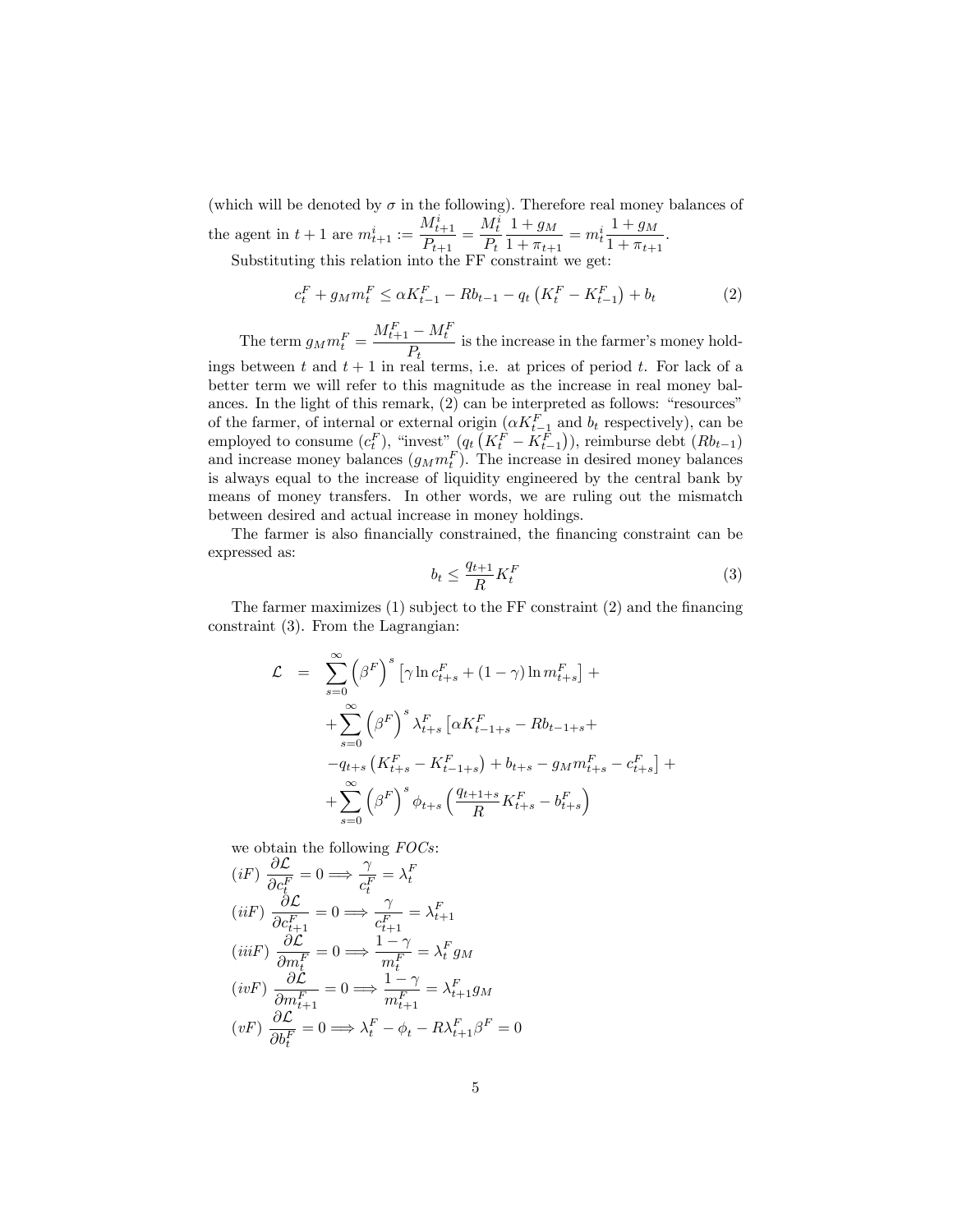$(viF) \frac{\partial \mathcal{L}}{\partial F}$  $\partial b^F_{t+1}$  $= 0 \Longrightarrow \lambda_{t+1}^F - \phi_{t+1} - R \lambda_{t+2}^F \beta^F = 0$ 

From  $(iF)$  and  $(iF)$  follows that the FF constraint is binding in each period. From  $(iF)-(ivF)$  follows:

$$
g_M m_t^F = \frac{1 - \gamma}{\gamma} c_t^F \qquad \forall t \tag{4}
$$

i.e. the ratio of the increase in money holdings  $g_M m_t^F$  to consumption  $c_t^F$  is constant and equal to  $\frac{1-\gamma}{\gamma}$ . Notice that, given the rate of growth of money supply  $g_M$ , the equality above states that the ratio of consumption to real money balances is constant.

From  $(vF)$  and  $(viF)$  we conclude that the financing constraint is binding if:

$$
\frac{\lambda_t^F}{\lambda_{t+1}^F} > \beta^F R \tag{5}
$$

Moreover after trivial substitutions we get:

$$
\frac{\lambda_t^F}{\lambda_{t+1}^F} = \frac{c_{t+1}^F}{c_t^F} = \frac{m_{t+1}^F}{m_t^F}
$$
\n(6)

i.e. consumption and real money balances should grow at the same rate. This condition ensures that the ratio of consumption to real money balances remains constant as implicitly stated in (4).

From (5) and (6) follows:

$$
\frac{c_{t+1}^F}{c_t^F} = \frac{m_{t+1}^F}{m_t^F} > \beta^F R
$$

Notice that  $\frac{m_{t+1}^F}{F}$  $m_t^F$  $=\frac{1+g_M}{1+g_M}$  $\frac{1 + 3m}{1 + \pi_{t+1}}$  by construction. Therefore from (6) we conclude

that consumption grows at the rate  $\frac{1+g_M}{1+\pi_{t+1}}$ .

In the end, the financing constraint is binding if the following condition holds:

$$
\frac{1+g_M}{1+\pi_{t+1}} > \beta^F R
$$

In the steady state real money balances are constant, i.e. the rate of growth of money balances is equal to the inflation rate  $g_M = \pi$ . The inequality above, therefore, boils down to:

$$
R<\frac{1}{\beta^F}
$$

The same condition holds also in the original KM framework. Since both the flow of funds and the financing constraints are binding, we can write

$$
c_t^F + g_M m_t^F = \alpha K_{t-1}^F - \mu_t K_t^F
$$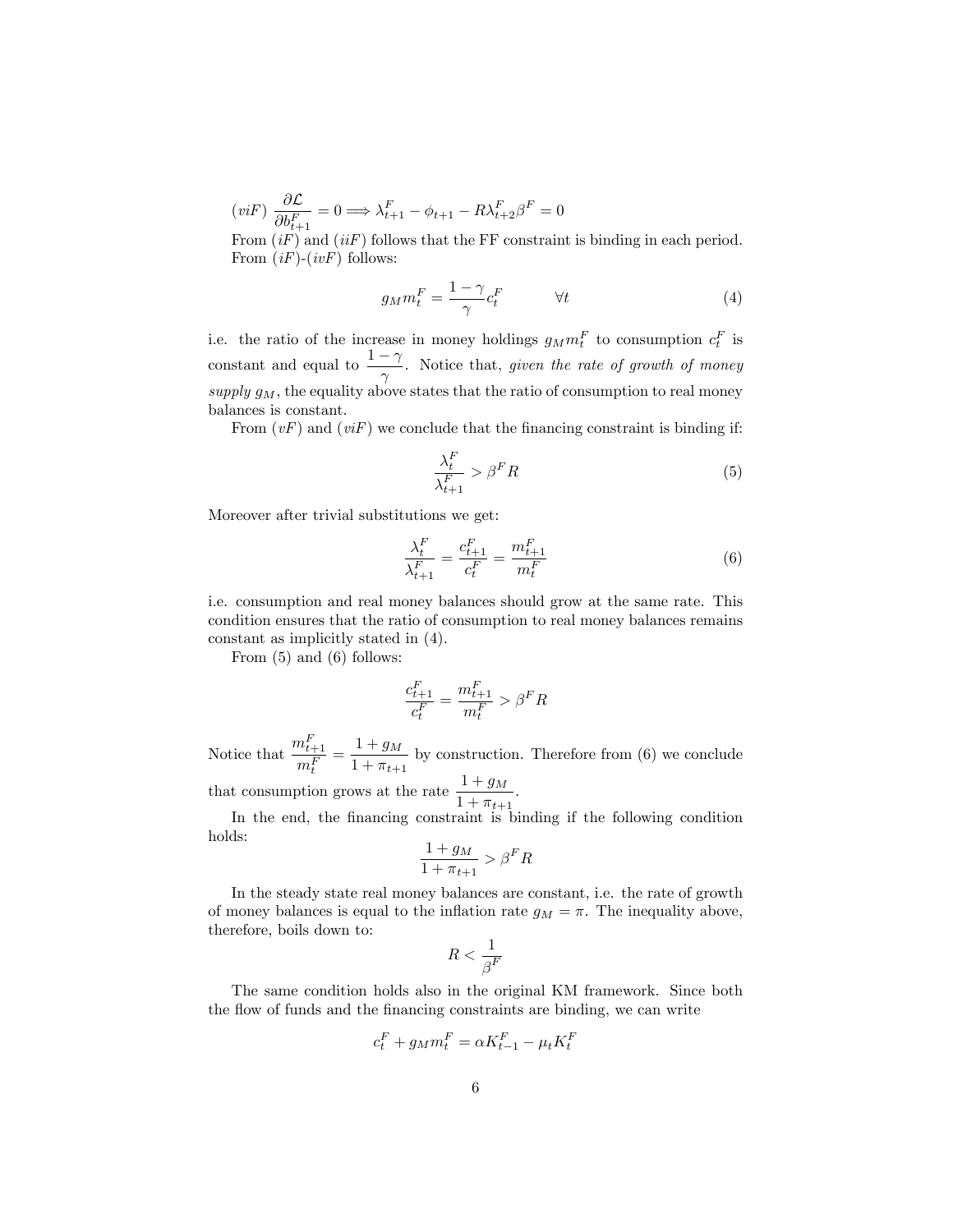where  $\mu_t = q_t - \frac{q_{t+1}}{R}$  $\frac{1}{R}$  is the downpayment. In other words, the output produced by the farmer is employed to consume, hold money balances and provide the downpayment. Given output, the higher the rate of growth of nominal money balances, the smaller consumption and/or downpayment, the smaller therefore the investment in landholding.

Substituting the  $FOCs$  into the flow of funds constraint we get the optimal level of consumption and real money balances:

$$
c_t^F = \gamma \left( \alpha K_{t-1}^F - \mu_t K_t^F \right) \tag{7}
$$

$$
g_M m_t^F = (1 - \gamma) \left( \alpha K_{t-1}^F - \mu_t K_t^F \right) \tag{8}
$$

Thanks to the Cobb-Douglas specification of preferences, consumption and the increase in real money balances are a fraction  $\gamma$  and  $1 - \gamma$  respectively of the resources available to the farmer, which in turn are equal to output less downpayment.

Since both the FF and the Önancing constraints are binding, from the very definition of net worth in the present context, we can conclude that net worth is equal to saving net of the increase in real money balances:

$$
n_t^F = y_t^F - c_t^F - g_M m_t^F - R b_{t-1}^F + q_t K_{t-1}^F = s_t^F - g_M m_t^F
$$
 (9)

In KM  $n_t^F = s_t^F$ . The increase in real money balances therefore is a negative component of net worth. In the steady state  $g_M = \pi$  so that

$$
n^F = s^F - \pi m^F
$$

An increase in the rate of growth of money (which translates into an increase of inflation) has an *inflation tax effect* on the accumulation of net worth.

Making use of (4), after some algebra we can rewrite the equation above as:

$$
n^F_t = \alpha K^F_{t-1} - \frac{1}{\gamma} c^F_t = \alpha K^F_{t-1} - \delta g_M m^F_t
$$

where  $\delta = \frac{1}{1}$  $\frac{1}{1-\gamma}$ . In words: net worth is equal to output minus a multiple of the increase in real money balances. Other things being equal the higher the increase in real money balances, the lower net worth.

Finally notice that since the sum of consumption and the increase in real money balances is equal to the resources available to the farmer, net worth is devoted completely to downpayment:

$$
n_t^F = y_t^F - (c_t^F + g_M m_t^F) = y_t^F - (y_t^F - \mu_t K_t^F) = \mu_t K_t^F
$$
 (10)

The same condition holds in KM. Considering (9) and (10) simultaneously we infer that in a KM economy with money

$$
n_t^F = s_t^F - g_M m_t^F = \mu_t K_t^F
$$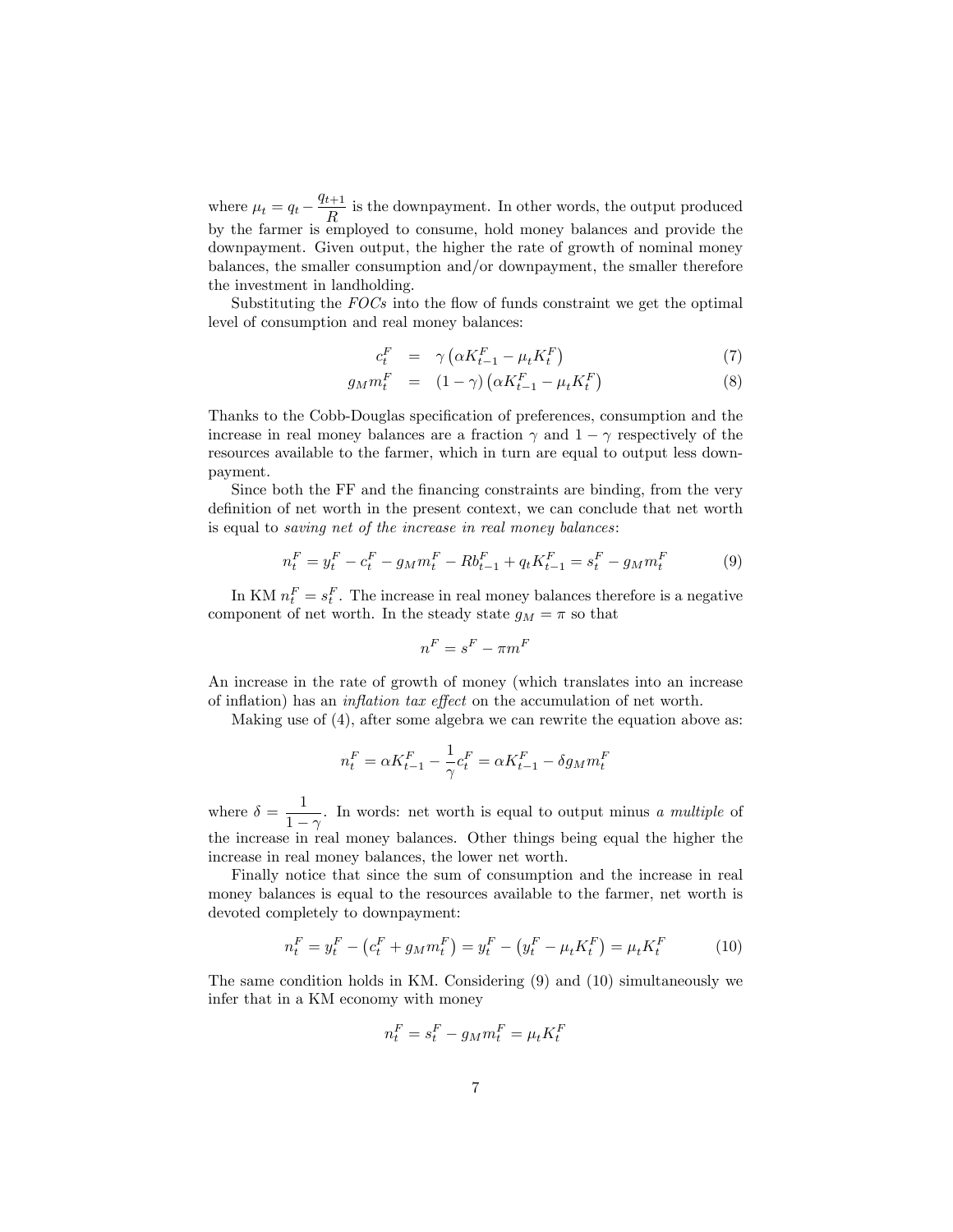In the steady state

$$
s^F = \mu K^F + \pi m^F
$$

Part of the resources of the farmer cannot be employed as downpayment because they must be devoted to pay the inflation tax.

After trivial substitutions from the flow of funds constraint one gets:

$$
K_t^F = \frac{1}{\mu_t} \left[ \alpha K_{t-1}^F - \delta g_M m_t^F \right] \tag{11}
$$

Equation (11) is the law of motion of the land of the farmer. Notice that it differs from the law of motion obtained by KM due to the term that represents the increase of real money balances. In particular there exists a negative relation between the demand for land and the demand for money: the higher the real money balances demanded by the farmer the lower landholding and viceversa. In the steady state  $\alpha K^F = \mu K^F + \pi m^F$ . An important implication of this equation is that  $\alpha - \pi \frac{m^F}{K^F}$  $\frac{W}{K} = \mu$ . With the exception of a zero-inflation steady state, therefore,

$$
\mu < \alpha \tag{12}
$$

#### 3 The gatherer/lender

:

Following the same modelling strategy of the previous section, we assume that preferences of the gatherer are represented by a Cobb Douglas utility function:

$$
U^G = \sum_{s=0}^{\infty} \left(\beta^G\right)^s \left[\gamma \ln c_{t+s}^G + (1-\gamma) \ln m_{t+s}^G\right]
$$
 (13)

where the meaning of the symbols is straightforward. Being unconstrained from the financial point of view, the gatherer maximizes utility subject only to the flow of funds constraint.

We assume that the production function of the gatherer has decreasing returns to scale: $y_t^G = G\left(\dot{K}_{t-1}^G\right)$  with  $G' > 0$ ,  $G'' < 0$ . We assume moreove that the Inada conditions are fulfilled.

The flow of funds constraint of the gatherer at current prices is:

$$
P_t y_t^G + N_t B_{t-1} + M_t^G \ge Q_t \left( K_t^G - K_{t-1}^G \right) + B_t + P_t c_t^G + M_{t+1}^G + \varphi M_t^G
$$

where  $\varphi M_t^G$ ,  $0 < \varphi < 1$ , are *reserves* that the gatherer keeps as a buffer stock to carry on the lending business "smoothly". The gatherer, in fact, in this context (as in KM) plays the role of the lender. We can think of  $\varphi$  as a policy parameter, possibly established by the central bank in his role of regulator/supervisor of the banking system or as a rough measure of transaction cost due to "financial" frictions". At the beginning of period  $t$  the nominal money balances available to the gatherer are  $M_t^G(1-\varphi)$ .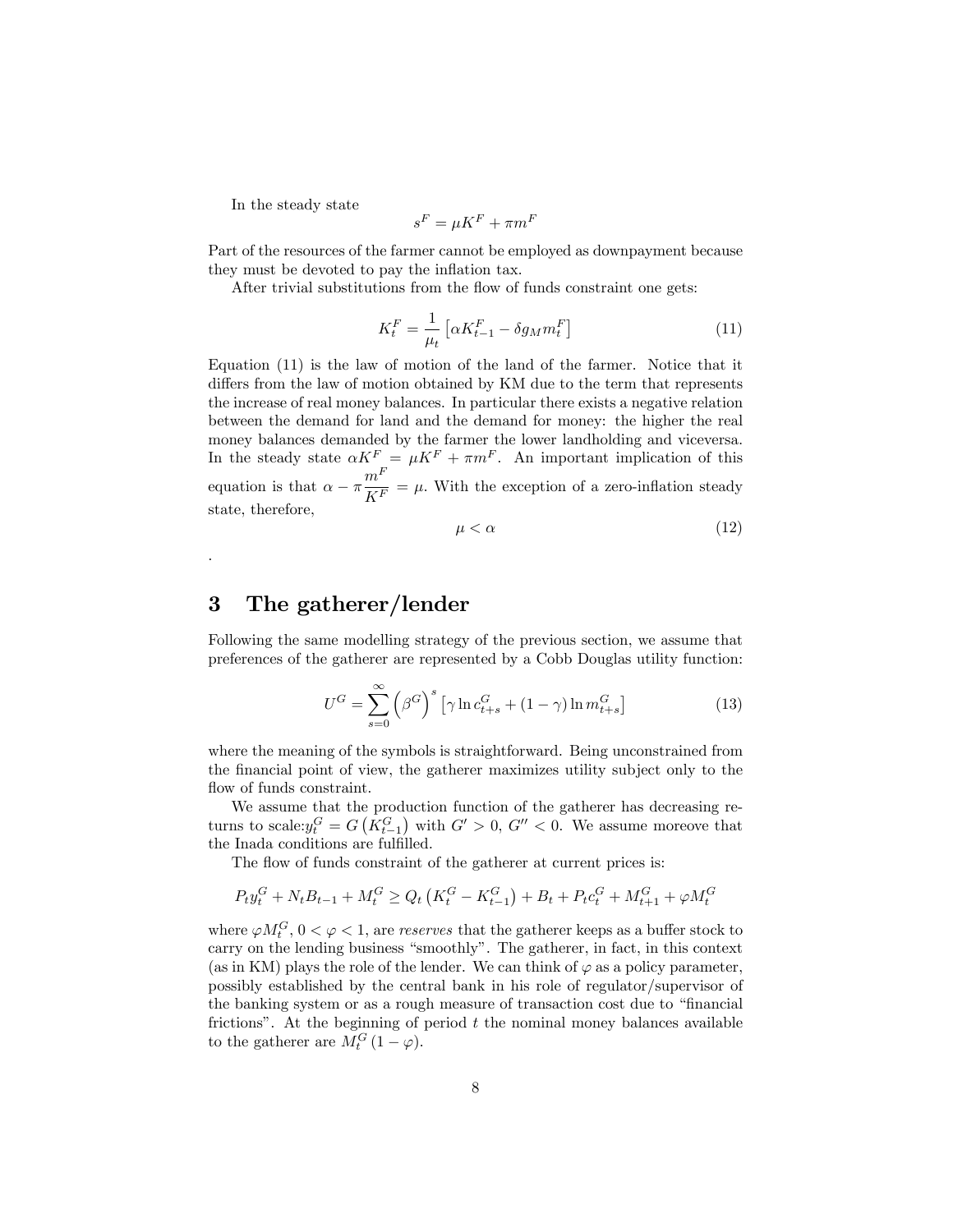Following the modelling strategy already adopted for the farmer we can write the flow of funds constraint of the gatherer in real terms as follows:

$$
c_t^G + q_t \left( K_t^G - K_{t-1}^G \right) + b_t + (1 + \pi_{t+1}) m_{t+1}^G \le G \left( K_{t-1}^G \right) + R b_{t-1} + (1 - \varphi) m_t^G
$$

Recalling that  $\frac{m_{t+1}^G}{G}$  $m_t^G$  $=\frac{1+g_M}{1+g_M}$  $\frac{1 + 3m}{1 + \pi_{t+1}}$  and rearranging, the flow of funds constraint becomes:

$$
c_t^G + q_t \left( K_t^G - K_{t-1}^G \right) + b_t + (g_M + \varphi) m_t^G \le G \left( K_{t-1}^G \right) + R b_{t-1} \tag{14}
$$

The term  $(g_M + \varphi) m_t^G =$  $M_{t+1}^G - (1 - \varphi) M_t^G$  $\frac{1}{P_t}$  is the increase in the gatherer's money holdings between  $t$  and  $t + 1$  in real terms, i.e. at prices of period  $t$ . According to (14) the resources of the gatherer, i.e. the sum of output  $G\left(K_{t-1}^G\right)$ and interest payments  $Rb_{t-1}$ , can be employed to invest  $(q_t (K_t^G - K_{t-1}^G))$ , increase money holdings  $((g_M + \varphi)m_t^G)$ , consume  $(c_t^G)$  and extend credit to the farmer  $(b_t)$ .

The maximization problem of the gatherer is:

$$
\max \sum_{s=0}^{\infty} (\beta^G)^s \left[ \gamma \ln c_{t+s}^G + (1 - \gamma) \ln m_{t+s}^G \right]
$$
  
.*t.*  $c_t^G + q_t \left( K_t^G - K_{t-1}^G \right) + b_t + (g_M + \varphi) m_t^G \le G \left( K_{t-1}^G \right) + R b_{t-1}$ 

From the Lagrangian:

 $\overline{s}$ 

$$
\mathcal{L} = \sum_{s=0}^{\infty} (\beta^G)^s \left[ \gamma \ln c_{t+s}^G + (1 - \gamma) \ln m_{t+s}^G \right] +
$$
  
+ 
$$
\sum_{s=0}^{\infty} (\beta^G)^s \lambda_{t+s}^G \left[ G \left( K_{t-1+s}^G \right) + R b_{t-1+s} +
$$
  
- 
$$
q_{t+s} \left( K_{t+s}^G - K_{t-1+s}^G \right) - b_{t+s} - (g_M + \varphi) m_{t+s}^G - c_{t+s}^G \right]
$$

we obtain the following  $FOCs$ :

$$
(iG) \frac{\partial \mathcal{L}}{\partial c_t^G} = 0 \Longrightarrow \frac{\gamma}{c_t^G} = \lambda_t^G
$$
  
\n
$$
(iiG) \frac{\partial \mathcal{L}}{\partial c_{t+1}^G} = 0 \Longrightarrow \frac{\gamma}{c_{t+1}^G} = \lambda_{t+1}^G
$$
  
\n
$$
(iiiG) \frac{\partial \mathcal{L}}{\partial m_t^G} = 0 \Longrightarrow \frac{1 - \gamma}{m_t^G} = (g_M + \varphi)\lambda_t^G
$$
  
\n
$$
(ivG) \frac{\partial \mathcal{L}}{\partial m_{t+1}^G} = 0 \Longrightarrow \frac{1 - \gamma}{m_{t+1}^G} = (g_M + \varphi)\lambda_{t+1}^G
$$
  
\n
$$
(vG) \frac{\partial \mathcal{L}}{\partial b_t^G} = 0 \Longrightarrow -\lambda_t^G + \beta^G R \lambda_{t+1}^G = 0
$$
  
\n
$$
(viG) \frac{\partial \mathcal{L}}{\partial b_{t+1}^G} = 0 \Longrightarrow -\lambda_{t+1}^G + R \beta^G \lambda_{t+2}^F = 0
$$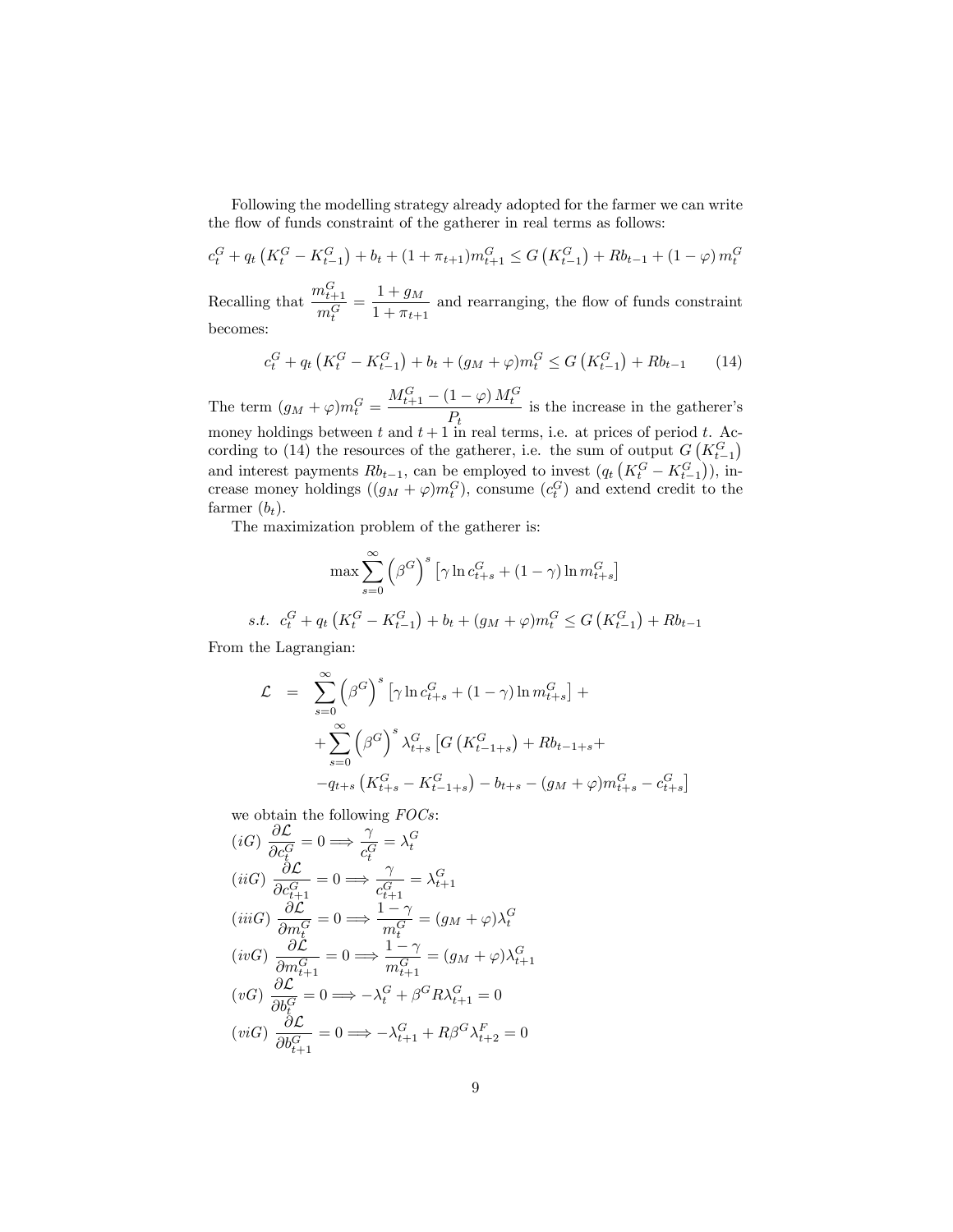$(viiG) \frac{\partial \mathcal{L}}{\partial K}$  $\partial K_t^G$  $= 0 \Longrightarrow -\lambda_t^G q_t + \beta^G \lambda_{t+1}^G \left[ G' \left( K^G_t \right) + q_{t+1} \right] = 0$ 

From  $(iG)-(ivG)$  follows that the flow of funds constraint of the gatherer is binding in each period. Moreover:

$$
(g_M + \varphi) m_t^G = \frac{1 - \gamma}{\gamma} c_t^G \qquad \forall t \tag{15}
$$

i.e. the ratio of the increase in money holdings  $(g_M + \varphi) m_t^G$  to consumption  $c_t^G$  is constant and equal to  $\frac{1-\gamma}{\gamma}$ . Considering  $(vG)$  and  $(viG)$  we reach the following conclusion:

$$
\frac{\lambda_{t}^{G}}{\lambda_{t+1}^{G}} = \frac{c_{t+1}^{G}}{c_{t}^{G}} = \frac{m_{t+1}^{G}}{m_{t}^{G}} = \beta^{G} R
$$

In words: real money balances and consumption must grow at the same rate  $\beta^GR$ .

From the assumption  $\frac{m_{t+1}^G}{G}$  $m_t^G$  $=\frac{1+g_M}{1+g_M}$  $\frac{1 + 3m}{1 + \pi_{t+1}}$  follows:

$$
\frac{1+g_M}{1+\pi_{t+1}} = \beta^G R
$$

In the steady state  $g_M = \pi$  so that:

$$
R = \frac{1}{\beta^G} \tag{16}
$$

i.e. the real interest rate is pinned down to the rate of time preference of the gatherer (as in KM).

Since the rate of time preference of the gatherer is exogenous, the real interest rate is given and constant. As a consequence, a change of the inflation rate brings about the same change in the nominal interest rate. In the steady state the inflation rate is pinned down to the rate of growth of money supply. In the end therefore, in the steady state a change of the rate of growth of money supply brings about a change of the same sign and the same magnitude of the nominal interest rate.

Let's recall now that from the maximization problem of the farmer we have obtained:

$$
\frac{1+g_M}{1+\pi_{t+1}} > \beta^F R \tag{17}
$$

From (16) and (17) we infer that:

$$
\beta^G > \beta^F \tag{18}
$$

Therefore we can conclude that the farmer is the more impatient agent as in KM.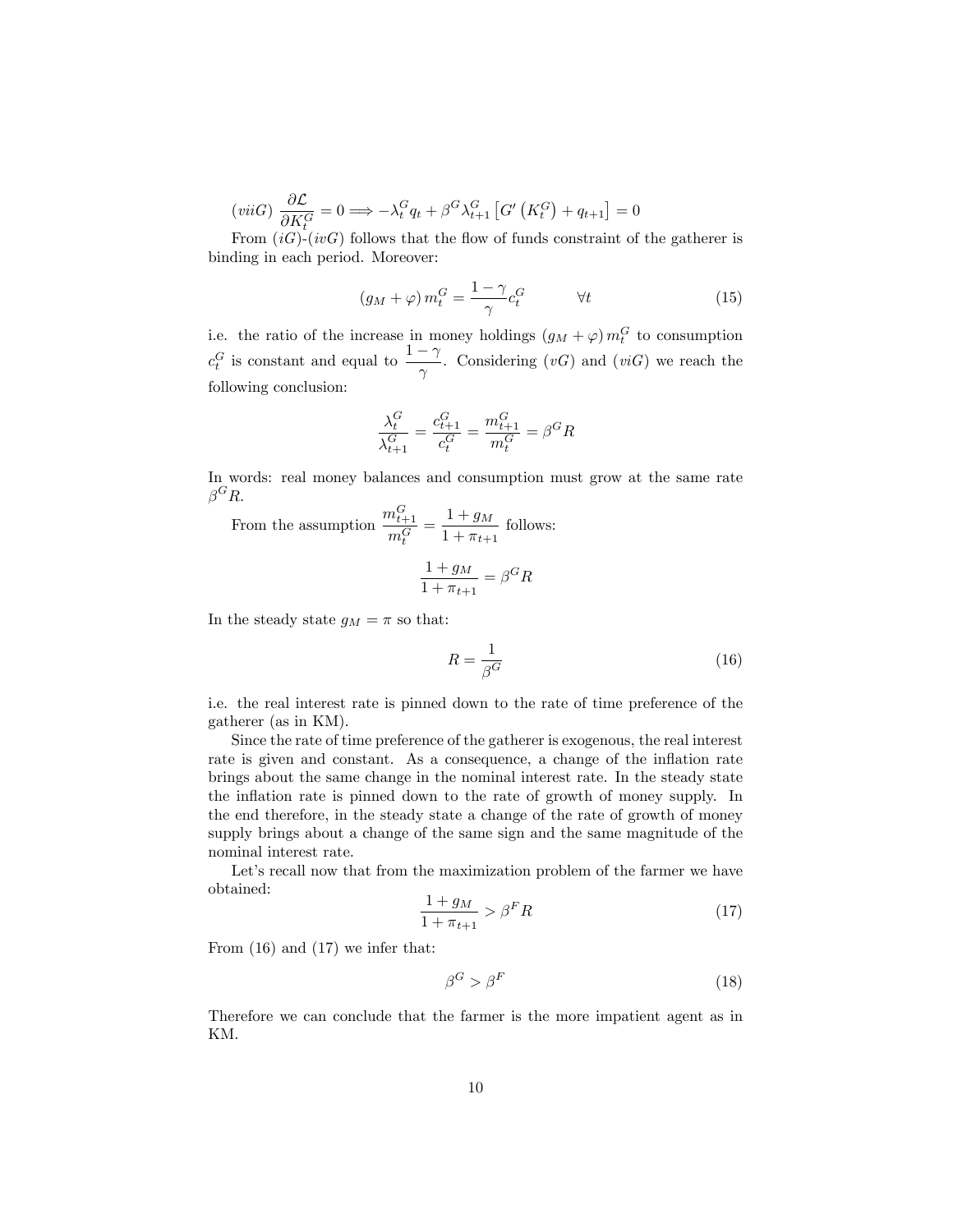Substituting the financing constraint into the flow of funds constraint and recalling that both constraints are binding be set:

$$
c_t^G + (g_M + \varphi)m_t^G = G(K_{t-1}^G) + \mu_t K_t^F
$$
\n(19)

Equation (19) states that the resources of the gatherer, i.e. output and the downpayment received from the farmer, can be employed to consume and increase money balances.

Substituting  $(vG)$  into  $(viiG)$  we get:

$$
-\lambda_t^G q_t + \frac{\lambda_t^G}{R} \left[ G' \left( K_t^G \right) + q_{t+1} \right] = 0
$$

from which, using  $(iG)$ , we obtain:

$$
G'\left(K_t^G\right) = R\mu_t\tag{20}
$$

Once again, we get the same condition obtained by KM which equates the present value of the marginal productivity of the gatherer to the downpayment.

Finally substituting the  $FOCs$  we determine the optimal level of consumption and real money balances for the gatherer:

$$
c_t^G = \gamma \left[ G \left( K_{t-1}^G \right) + \mu_t K_t^F \right] \tag{21}
$$

$$
(g_M + \varphi) m_t^G = (1 - \gamma) \left[ G \left( K_{t-1}^G \right) + \mu_t K_t^F \right] \tag{22}
$$

Thanks to the Cobb-Douglas specification of preferences, consumption and the increase of real money balances are a fraction  $\gamma$  and  $1 - \gamma$  respectively of the resources available to the gatherer, which in turn are equal to the sum of the output and the downpayment of the farmer.

#### 4 Equilibrium

Total consumption in  $t$  is equal to the sum of the optimal consumption of the farmer and the gatherer. Recalling (7) and (21) we can write:

$$
c_t = c_t^F + c_t^G = \gamma \left[ \alpha K_{t-1}^F + G\left( K_{t-1}^G \right) \right]
$$

In words, consumption in t is a share  $\gamma$  of total production available in the same period,  $y_t = \alpha K_{t-1}^F + G(K_{t-1}^G)$ .

We assume that Government expenditure is  $g_t = (1 - \gamma) y_t$  i.e. the public sector plays the role of "buyer of last resort" purchasing all the output not consumed by the private sector. The aggregate resource constraint  $c_t + g_t = y_t$ is always satisfied.

Since by construction there are no taxes,  $q_t$  represents also the public sector deficit, which we assume is financed by means of money. The change of money supply between beginning-of-period t and beginning-of-period  $t+1$ , i.e.  $M_{t+1}$  –  $M_t$ , is equal to nominal Government expenditure  $P_t g_t$ . Hence  $g_t = g_M m_t^F +$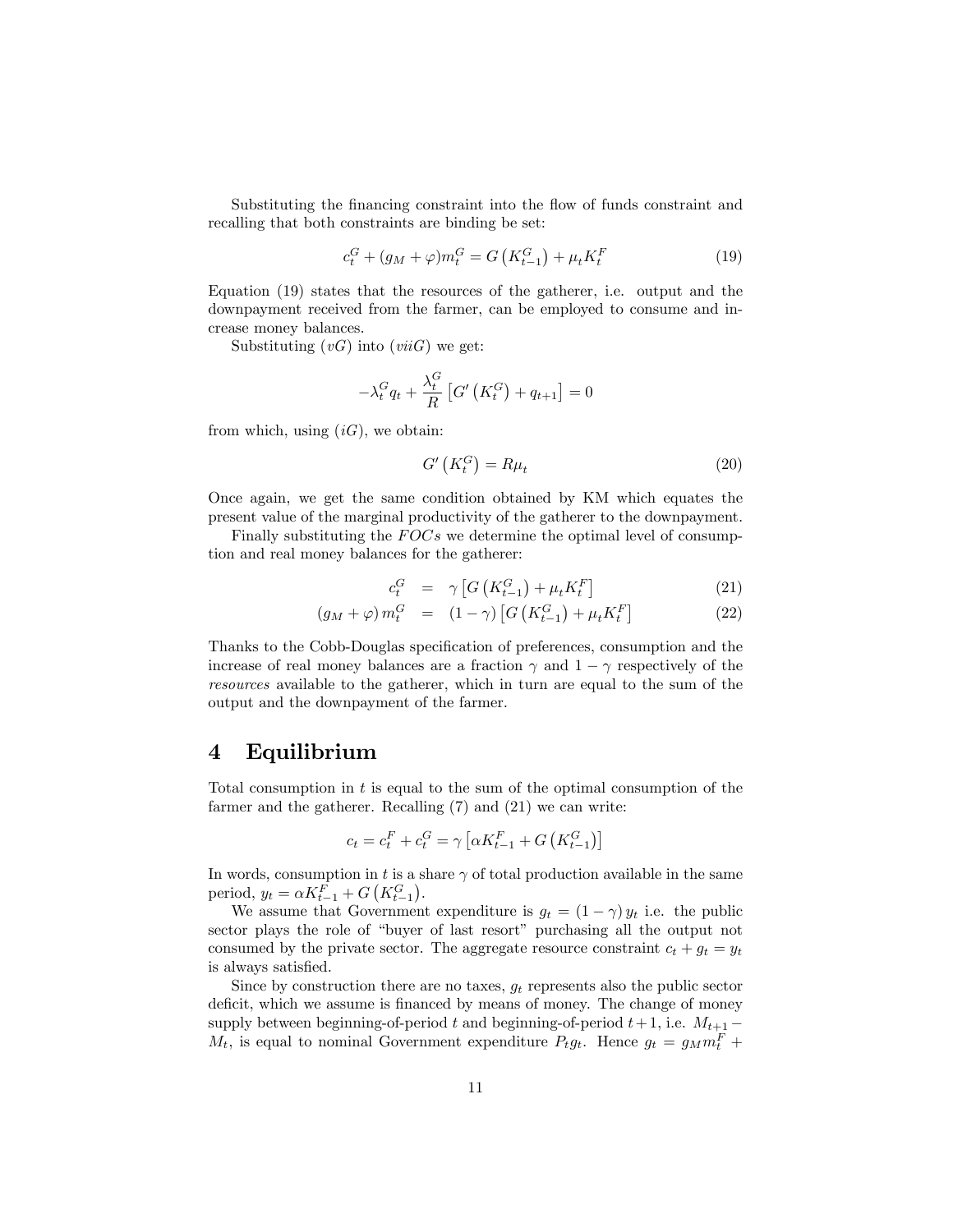$(g_M + \varphi) m_t^G$ . Therefore agents end up "saving" a portion  $(1 - \gamma) y_t$  of total income in the form of real money balances.

In fact from  $(4)$  and  $(15)$  follows:

$$
c_t^F + c_t^G = \frac{\gamma}{1 - \gamma} \left[ g_M m_t^F + (g_M + \varphi) m_t^G \right]
$$

from which we get:

$$
\left[\alpha K_{t-1}^{F} + G\left(K_{t-1}^{G}\right)\right](1-\gamma) = g_{M} m_{t}^{F} + \left(g_{M} + \varphi\right) m_{t}^{G}
$$

or

$$
(1 - \gamma) y_t = g_M m_t^F + (g_M + \varphi) m_t^G \tag{23}
$$

We assume also that the ratio between the real money balances of the gatherer and the farmer is constant over time:  $\frac{m_t^G}{m_t^F}$  $:= \sigma$ . Substituting into (23) we get:

$$
(1 - \gamma) y_t = g_M m_t^F + (g_M + \varphi) \sigma m_t^F
$$

After trivial algebra :

$$
m_t^F = \frac{1 - \gamma}{g_M \left(1 + \sigma\right) + \varphi \sigma} \left[ \alpha K_{t-1}^F + G\left(K_{t-1}^G\right) \right] \tag{24}
$$

#### 5 Dynamics

In order to compare our results with those obtained by KM we recall that in a real KM economy  $\mu_t K_t^F = \alpha_{\alpha,t-1}^F$ , i.e. tradable output is equal to the downpayment, whereas  $\mu_t = G' (K_t^G)' / R$ , i.e. the downpayment is equal to the discounted value of the marginal productivity of the gatherer's land. Therefore  $G'\left(\bar{K} - K_t^F\right)$  $\frac{K_t}{R}$  =  $\alpha K_{t-1}^F$ . The steady state is represented in figure 1.

In a monetary KM economy such as the present one, the dynamic system obtained by the maximization problems of the farmer and the gatherer consists of equations  $(11)$ ,  $(20)$ ,  $(24)$  and the definition of the downpayment, which we rewrite for convenience of the reader:

$$
\left\{ \begin{array}{c} \mu_t K_t^F = \alpha K_{t-1}^F - \delta g_M m_t^F \\ G' \left( K_t^G \right) = R \mu_t \\ m_t^F = \frac{1 - \gamma}{g_M \left( 1 + \sigma \right) + \varphi \sigma} \left[ \alpha K_{t-1}^F + G \left( K_{t-1}^G \right) \right] \\ \mu_t = q_t - \frac{q_{t+1}}{R} \end{array} \right.
$$

Notice that the RHS of the first equation represents net worth. Substituting the third equation into the RHS of the first one we get:

$$
n_t^F = y_t^F - \delta g_M m_t^F = y_t^F (1 - A) - A y_t^G
$$
\n(25)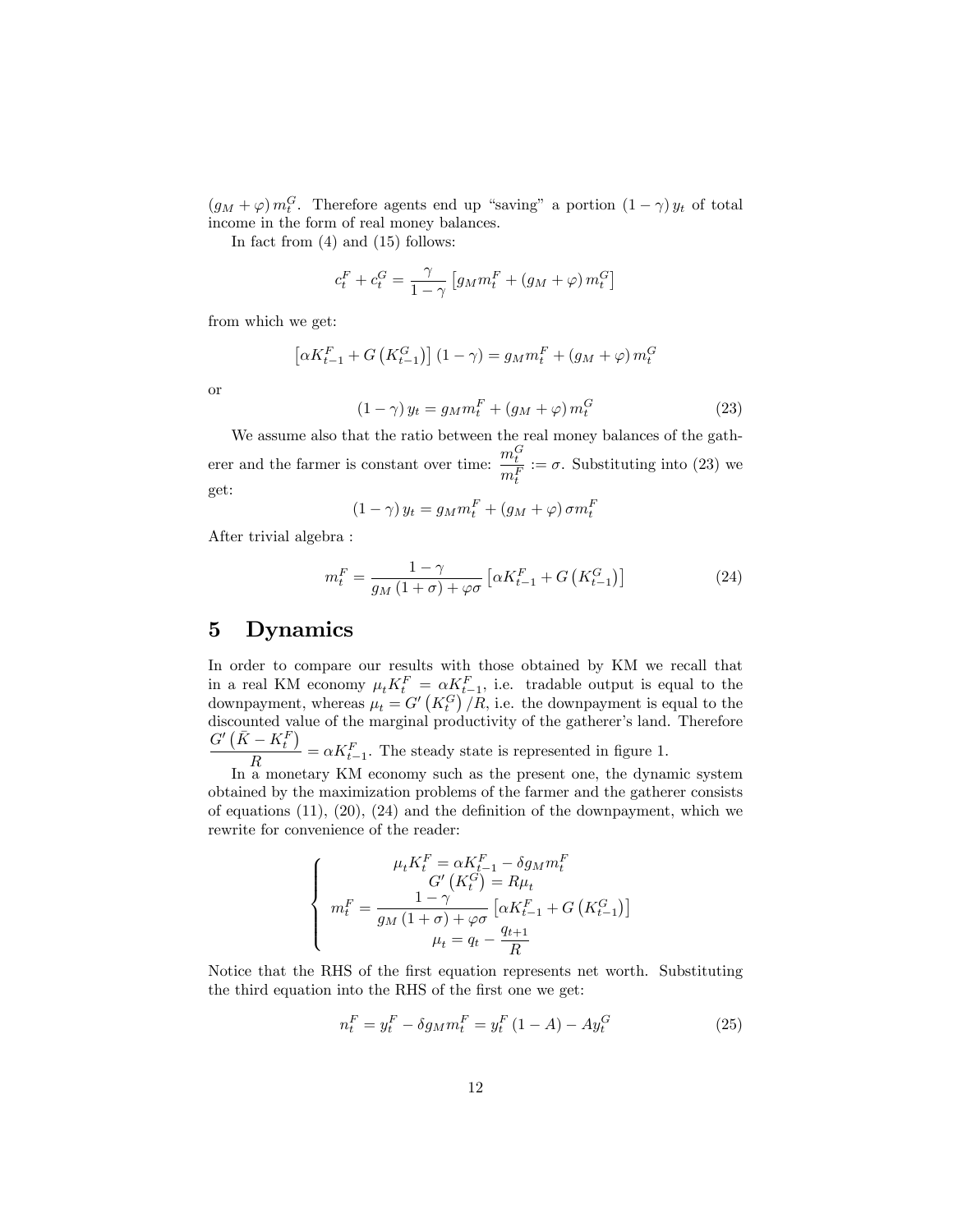

Figure 1: Steady state in KM's framework

where

$$
A := \delta g_M \frac{1 - \gamma}{g_M \left(1 + \sigma\right) + \varphi \sigma} = \frac{1}{\left(1 + \sigma\right) + \frac{\varphi \sigma}{g_M}}
$$

is a polynomial of policy parameters:  $g_M$ ,  $\varphi$  and  $\sigma$ . It is easy to verify that  $0 < A < 1$  and that A is increasing with  $g_M$  and decreasing with  $\varphi$  and  $\sigma$ .

Therefore, recalling that  $\bar{K} = K_t^F + K_t^G$ , the RHS of the first equation can be expressed as a function of  $K_{t-1}^F$  as follows:

$$
n_t^F = \alpha K_{t-1}^F - A \left[ G \left( \bar{K} - K_{t-1}^F \right) + \alpha K_{t-1}^F \right] \tag{26}
$$

It is easy to see that  $n_t^F$  is an increasing convex function of  $K_{t-1}^F$ . In fact:

$$
\frac{dn_t^F}{dK_{t-1}^F} = \alpha (1 - A) + AG'\left(\bar{K} - K_{t-1}^F\right) = \alpha + A\left[G'\left(\bar{K} - K_{t-1}^F\right) - \alpha\right] > 0
$$

$$
\frac{d^2 n_t^F}{d\left(K_{t-1}^F\right)^2} = -AG''\left(\bar{K} - K_{t-1}^F\right) > 0
$$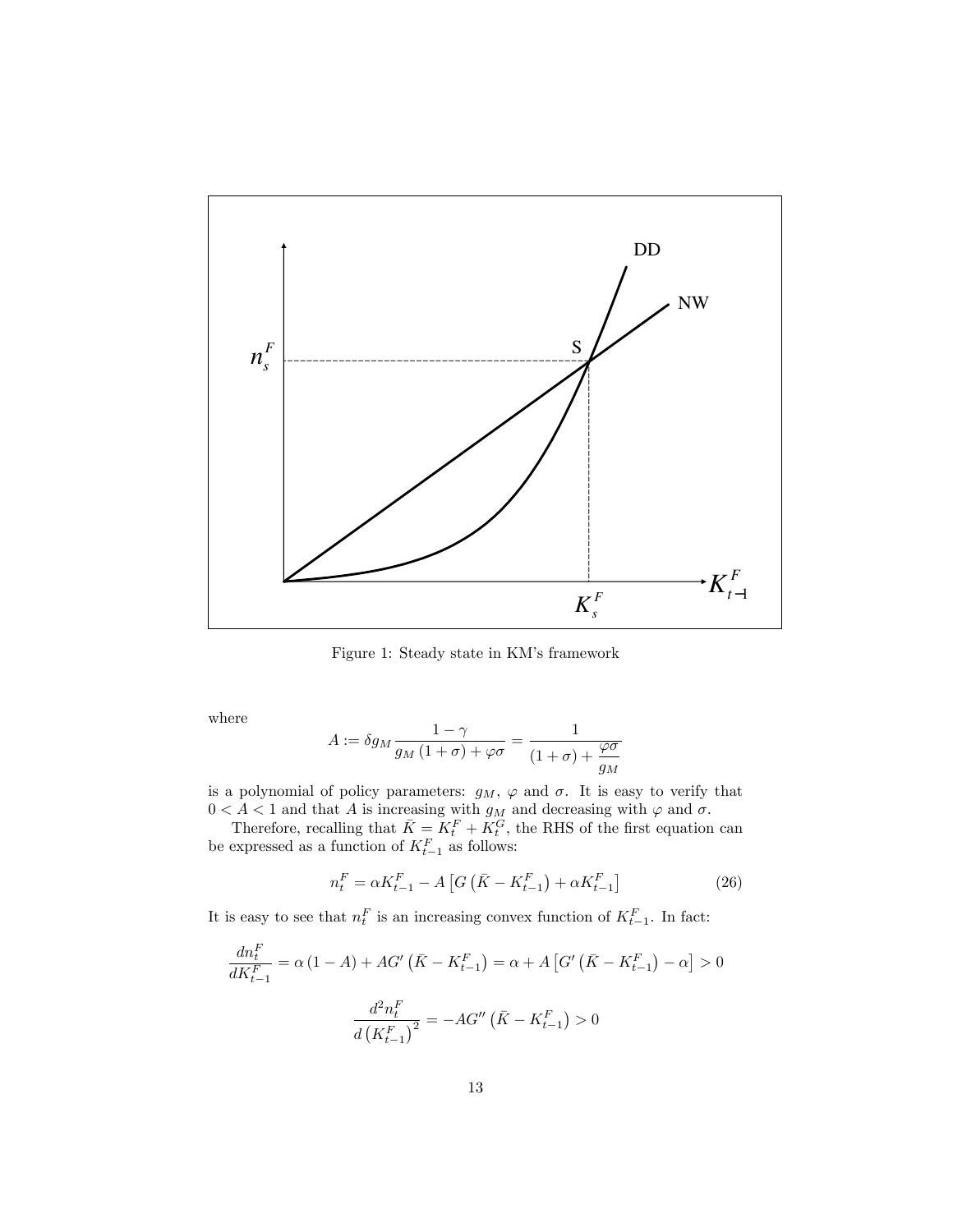since  $G''(\bar{K} - K_{t-1}^F) \leq 0$ .

Notice now that  $n_t^F = 0$  iff  $y_t^F(1 - A) = Ay_t^G$  i.e. iff:

$$
h\left(K_{t-1}^{F}\right) := \frac{G\left(\bar{K} - K_{t-1}^{F}\right)}{\alpha K_{t-1}^{F}} = \frac{1}{A} - 1 = \left(1 + \frac{\varphi}{g_M}\right)\sigma\tag{27}
$$

 $h\left(K_{t-1}^F\right)$  is the ratio of output of the gatherer to output of the farmer,  $h' < 0$ . Moreover  $\lim_{K_{t-1}^F \to 0} h(K_{t-1}^F) = +\infty$  and  $h(\bar{K}) = \frac{G(0)}{e^{\bar{K}}}$  $\frac{\partial}{\partial \overline{K}} = 0.$ 



Figure 2: Determination of  $\hat{K}^F$ 

Solving (27) for  $K_{t-1}^F$  yields a threshold level of  $K_{t-1}^F$ , say  $\hat{K}^F = h^{-1} \left( \frac{\alpha (1-A)}{4} \right)$ A  $\setminus$ such that if  $K_{t-1}^F < \hat{K}^F$ , then  $n_t^F < 0$  and the farmer goes bankrupt. We will deal therefore only with the case  $K_{t-1}^F > \hat{K}^F$ . In particular this threshold is a function of the policy parameters  $\varphi$  and  $g_M$ . The determination of  $\hat{K}^F$  is represented in fig. 2. It is immediate to conclude that an expansionary policy move – for instance an increase of  $g_M$  – increases the threshold  $\hat{K}^F$  (compare points H and J in the figure).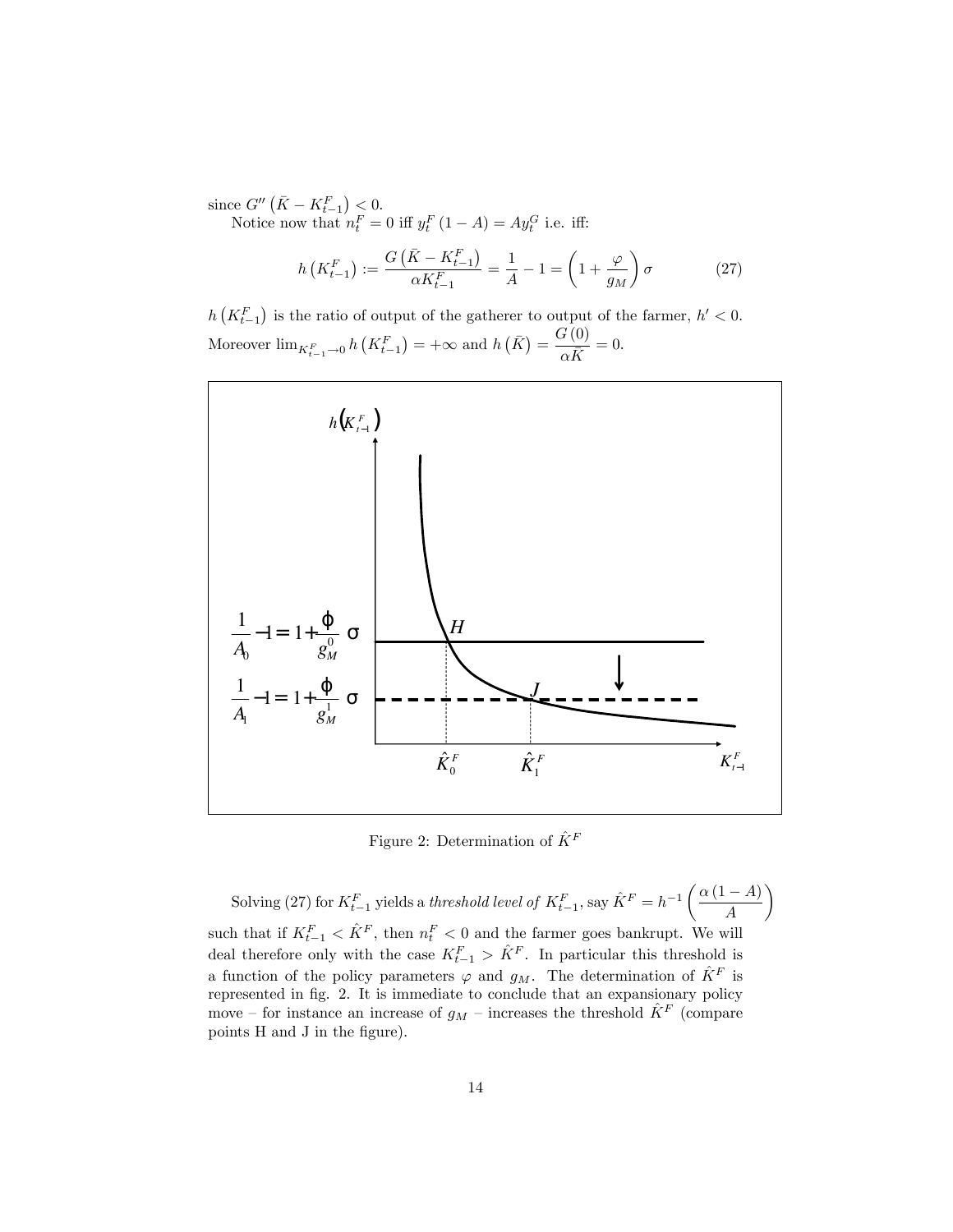

Figure 3: The farmer's net worth

In figure 3 net worth is represented as a function of the farmer's landholding according to equation (26). This graph shows the new shape of the Net Worth (NW) curve in a monetary KM economy. There are three differences with respect to the NW curve in a real KM economy represented by the straight line of equation  $aK_{t-1}^F$  which represents tradable output.

First, the curve crosses the x-axis at  $\hat{K}^F$  instead of the origin. This means that net worth becomes negative (a condition for bankruptcy) when "too much land" is in the hand of the gatherer. We focus on the case of solvent farmers and therefore rule out the dashed portion of the NW curve. Second, a nominal shock can affect the position on the plane of the curve. In particular a monetary injection shifts the curve down. On the contrary, by construction, a nominal shock has no effect on the NW schedule in a real KM economy. Third, in a monetary economy the NW curve undergoes a "convexification". This is due to the fact that also the gatherer's production indirectly affects the farmer's net worth through the money market. An expansionary policy move  $\sim$  for instance an increase of  $g_M$  – which makes A go up has also the effect of increasing the slope of the NW curve if  $G' > \alpha$  and of reducing it if  $G' < \alpha$ . The slope remains the same in  $G' = \alpha$ .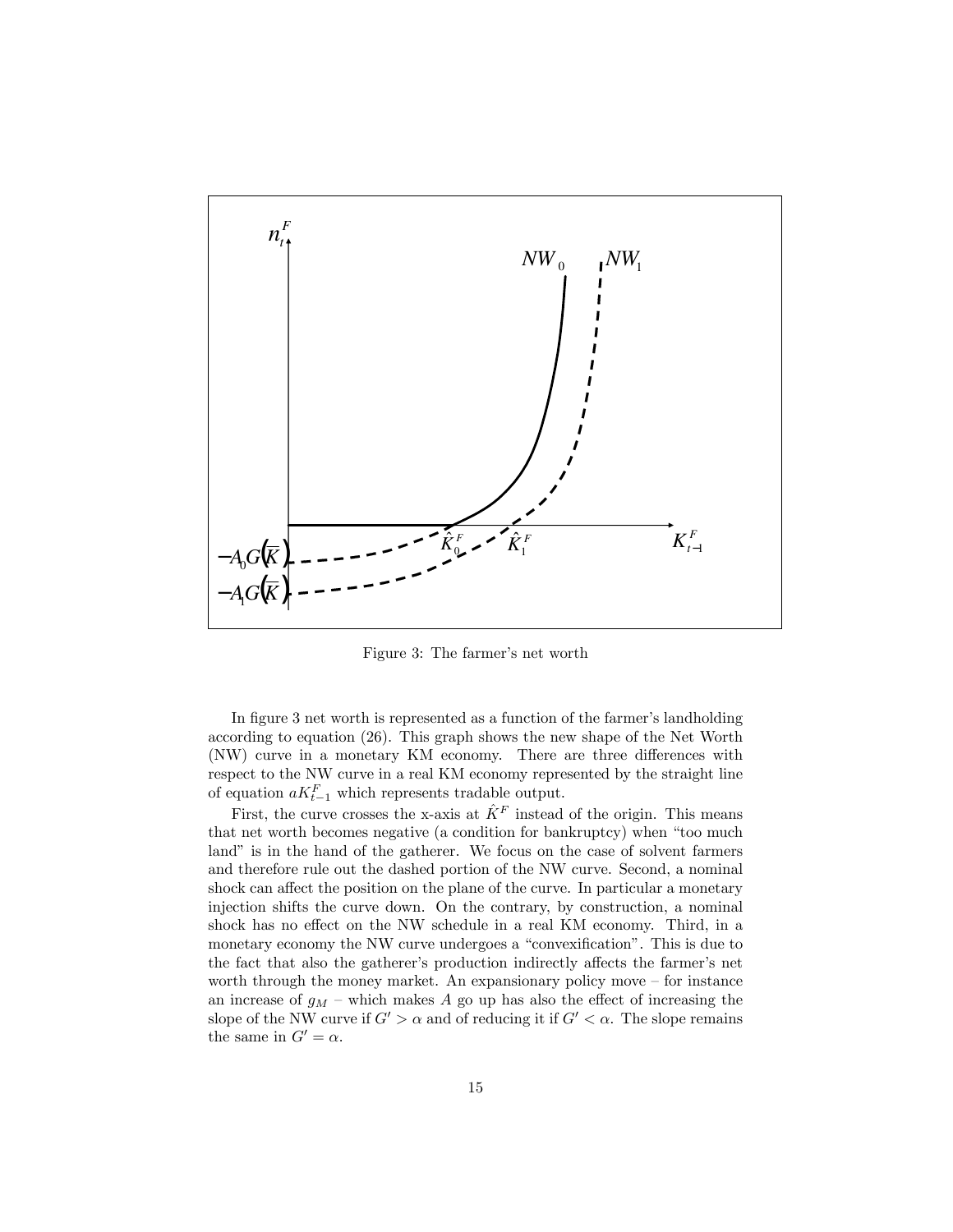

Figure 4: The DD-NW diagram. The case of a unique unstable steady state.

On the other hand the DD curve, which represents total downpayment  $\mu_t K_t^F$ is exactly the same as in KM. Therefore we can envisage three scenarios. In the first one there is no intersection between the two curves (not shown). In the second one there is one intersection between the two curves (as shown in figure 4). It is easy to see that the steady state is unstable. Finally the third and most interesting case is represented in figure 5 where the NW curve intersects the DD curve twice. It is easy to reach the conclusion that the equilibrium  $S_1$ is stable while  $S_0$  is unstable.

Substituting the second and the third equations of the dynamic system into the first one we get:

$$
\frac{G'(\bar{K} - K_t^F)}{R} K_t^F = \alpha K_{t-1}^F (1 - A) - AG (\bar{K} - K_{t-1}^F) =
$$
\n
$$
= \alpha K_{t-1}^F - A \left[ G (\bar{K} - K_{t-1}^F) + \alpha K_{t-1}^F \right]
$$
\n(28)

Substituting the fourth equation into the second one and adapting the time index we get:

$$
q_t = Rq_{t-1} - G'\left(\bar{K} - K_{t-1}^F\right)
$$
\n(29)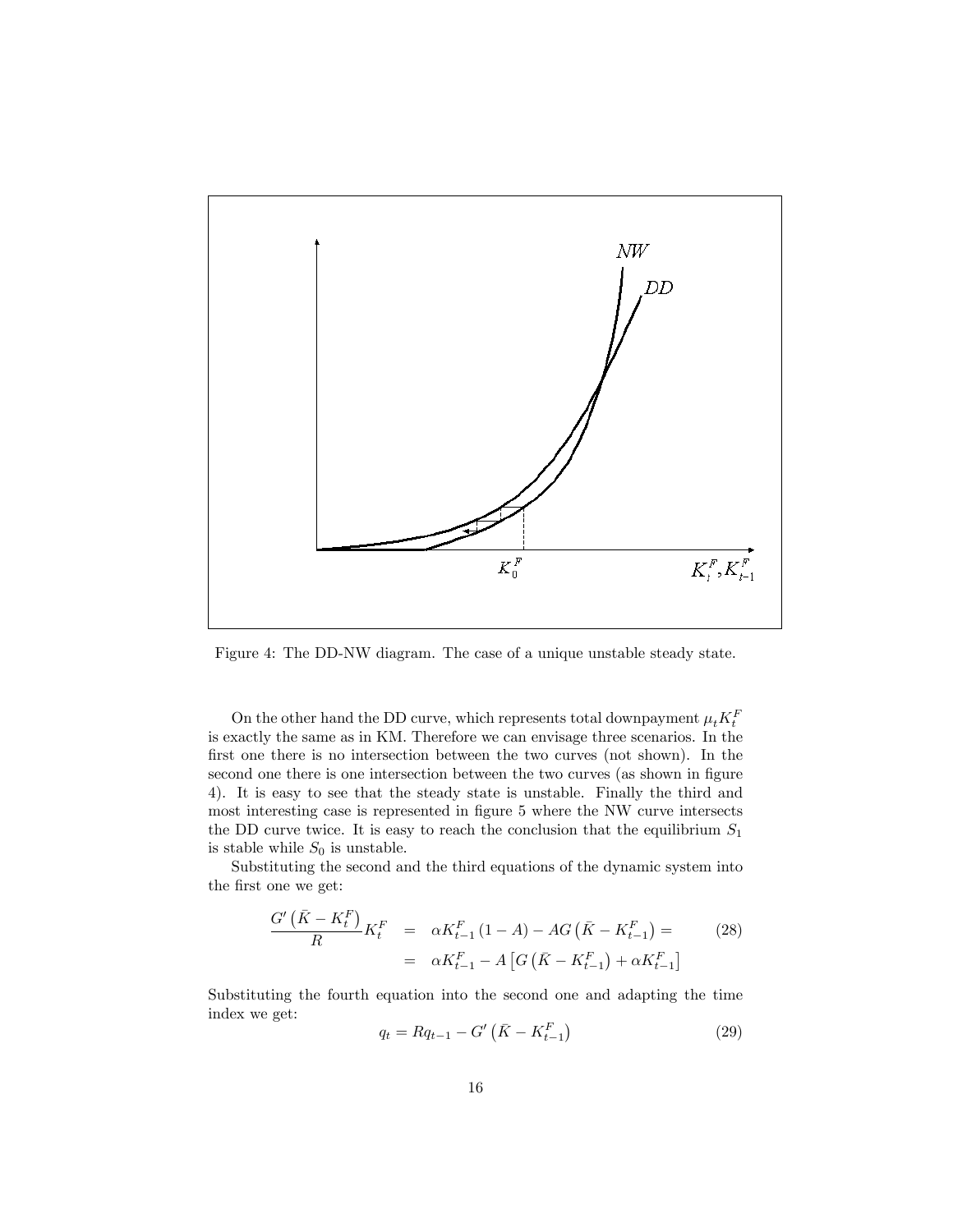

Figure 5: The DD-NW diagram. Multiple equilibria.

We end up therefore with the system  $(28)$   $(29)$  of two non linear difference equations in the state variables  $K_t^F$  and  $q_t$ . The system is *recursive*. The dynamics of  $K_t^F$  in fact, is independent of the dynamics of  $q_t$ .

Let's focus on (28) first. It is a first order non-linear difference equation in  $K_t$ . In order to study the properties of the steady state, at least qualitatively, we have to sketch the phase diagram. Applying the implicit function differentiation theorem to:

$$
f\left(K_t^F, K_{t-1}^F\right) = G'(\bar{K} - K_t^F)K_t^F - \alpha K_{t-1}^F R(1 - A) + RAG\left(\bar{K} - K_{t-1}^F\right) = 0
$$

which is another way of writing (28) we obtain:

$$
\frac{dK_t^F}{dK_{t-1}^F}=R\frac{\alpha +A\left[G'\left(\bar{K}-K_{t-1}^F\right)-\alpha\right]}{-G''(\bar{K}-K_t^F)K_t^F+G'(\bar{K}-K_t^F)}
$$

Notice now that:

$$
\varepsilon_t = -\frac{G''(\bar{K}-K_t^F)K_t^F}{G'(\bar{K}-K_t^F)} = \frac{\partial G'(\bar{K}-K_t^F)}{\partial K_t^F}\frac{K_t^F}{G'(\bar{K}-K_t^F)}
$$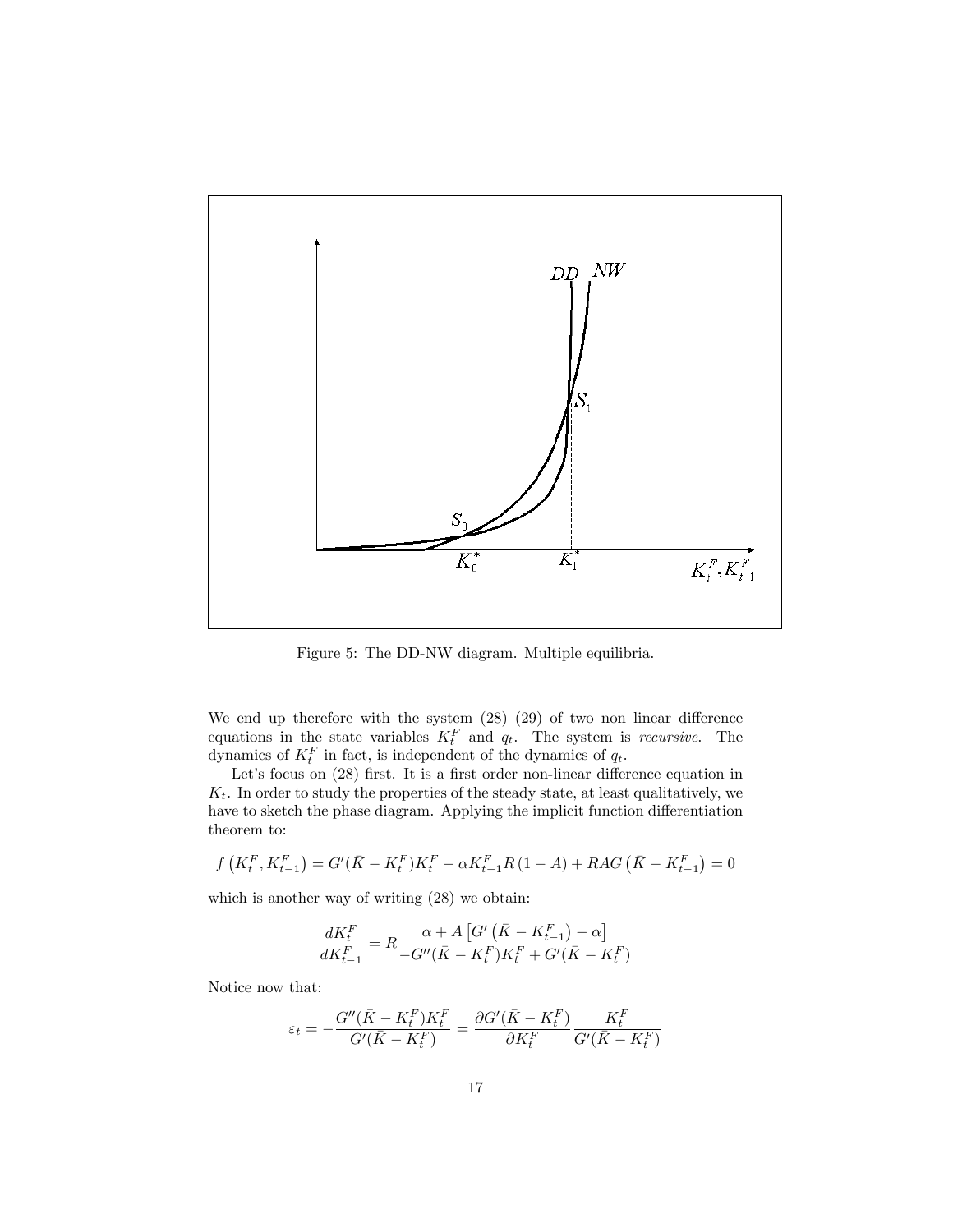is the (non-negative) elasticity of the marginal productivity of the land of the gatherer with respect to the land of the farmer. Hence the slope of the phase diagram is:

$$
\frac{dK_t^F}{dK_{t-1}^F} = R\frac{\alpha + A\left[G'\left(\bar{K} - K_{t-1}^F\right) - \alpha\right]}{\left(\varepsilon_t + 1\right)G'\left(\bar{K} - K_t^F\right)} > 0\tag{30}
$$

Notice also that when  $K_t^F \to \bar{K}$ ,  $G'(0) \to \infty$ , thanks to one of Inada's conditions. Moreover elasticity tends to  $\varepsilon_{\bar{K}} =$  $-G^{\prime\prime}\left(0\right)\bar{K}$  $\frac{G'(0)^{11}}{G'(0)} = 0$ . Hence:

$$
\frac{dK_t^F}{dK_{t-1}^F}\left|_{K_t^F=\bar{K}}\right.=0
$$

It is straightforward to conclude therefore that the phase diagram of (28) is increasing and concave (see fig. 7).

The phase diagram of (28) is reminiscent of the analogous phase diagram derived in the original KM case. At a glance the major qualitative difference is the fact that the origin is not belonging to the phase diagram any more. The introduction of real money balances into the model leads to a "shift" downward of the phase diagram that now cuts the x-axis with a positive intercept  $K_{t-1}^F =$  $\hat{K}^F$  .

In a sense this is obvious because in the present context the farmer devotes part of his resources (consisting of output and credit) to money holdings. For each level of land inherited from the past, therefore, the amount of new land he can buy is smaller than in the original KM case.

Once again in the present context we can envisage three scenario. The phase diagram may not cross the 45<sup>°</sup> line at all, may be tangent or may cross the 45<sup>°</sup> line twice. In the first case there are no steady states (not shown). If the phase diagram is tangent to the 45<sup>°</sup> line, trajectories starting from initial conditions above (below) the steady state  $S$ , converge to the steady state (diverge) (see fig. 6). Finally in the third case there are two steady states (see fig. 7).

We have only one steady state if the 45<sup>°</sup> line is tangent to the phase diagram. This occurs if  $K_{t-1}^F = K_t^F = K_s^F$ , where  $K_s^F$  is the unique steady state, and simultaneously the slope of the phase diagram is equal to 1. This is the case iff:

$$
A = \hat{A} := \frac{\alpha R - G'\left(\bar{K} - K_s^F\right)\left(\varepsilon_s + 1\right)}{R\left[\alpha - G'\left(\bar{K} - K_s^F\right)\right]}
$$

#### 5.1 Multiple equilibria

Let's assume now that:

$$
A < \hat{A} \tag{A1}
$$

Due to A1 there are two steady states. In other words  $A$  is such that there exist two intersections between the  $45^{\circ}$  line and the phase diagram.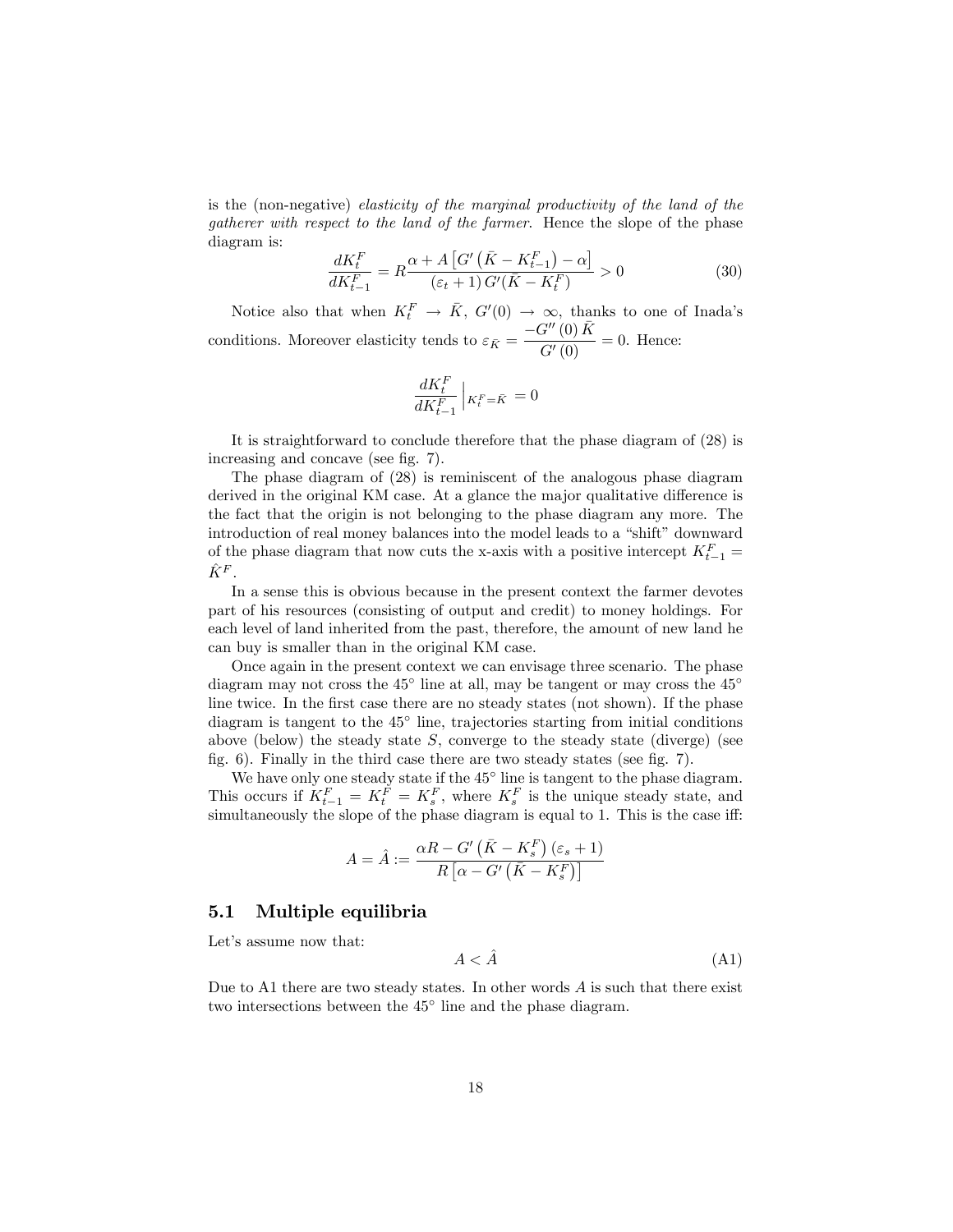

Figure 6: Phase diagram. The case of a unique steady state

Let's go back now to the system (28) (29). In the steady state  $K_{t-1}^F = K_t^F =$  $K^F$  and  $q_{t-1} = q_t = q$  so that equation (29) becomes:

$$
q = \frac{G'\left(\bar{K} - K^F\right)}{R - 1} \tag{31}
$$

(31) is the steady state asset price equation. It establishes a positive link between the farmer's landholdings and the price of land in the steady state.

Notice now that in the steady state  $\mu = q\eta$  where  $\eta = 1 - \frac{1}{\tau}$  $\frac{1}{R}$ . Therefore (28) becomes:

$$
q = \frac{\alpha}{\eta} \left[ (1 - A) - Ah\left(K^F\right) \right] = \frac{\alpha}{\eta} \left\{ 1 - A \left[ h\left(K^F\right) + 1 \right] \right\} \tag{32}
$$

where  $h(K^F) = \frac{G(\bar{K} - K^F)}{K^F}$  $\frac{K-K}{\alpha K^F}$ ; h'  $(K^F) < 0$  (see above).

 $(32)$  is the farmer's *landholding* equation. In the steady state landholding is increasing with the price of land. In a sense (31) and (32) are the equivalent of isoclines in discrete time. The asset price equation defines the steady state asset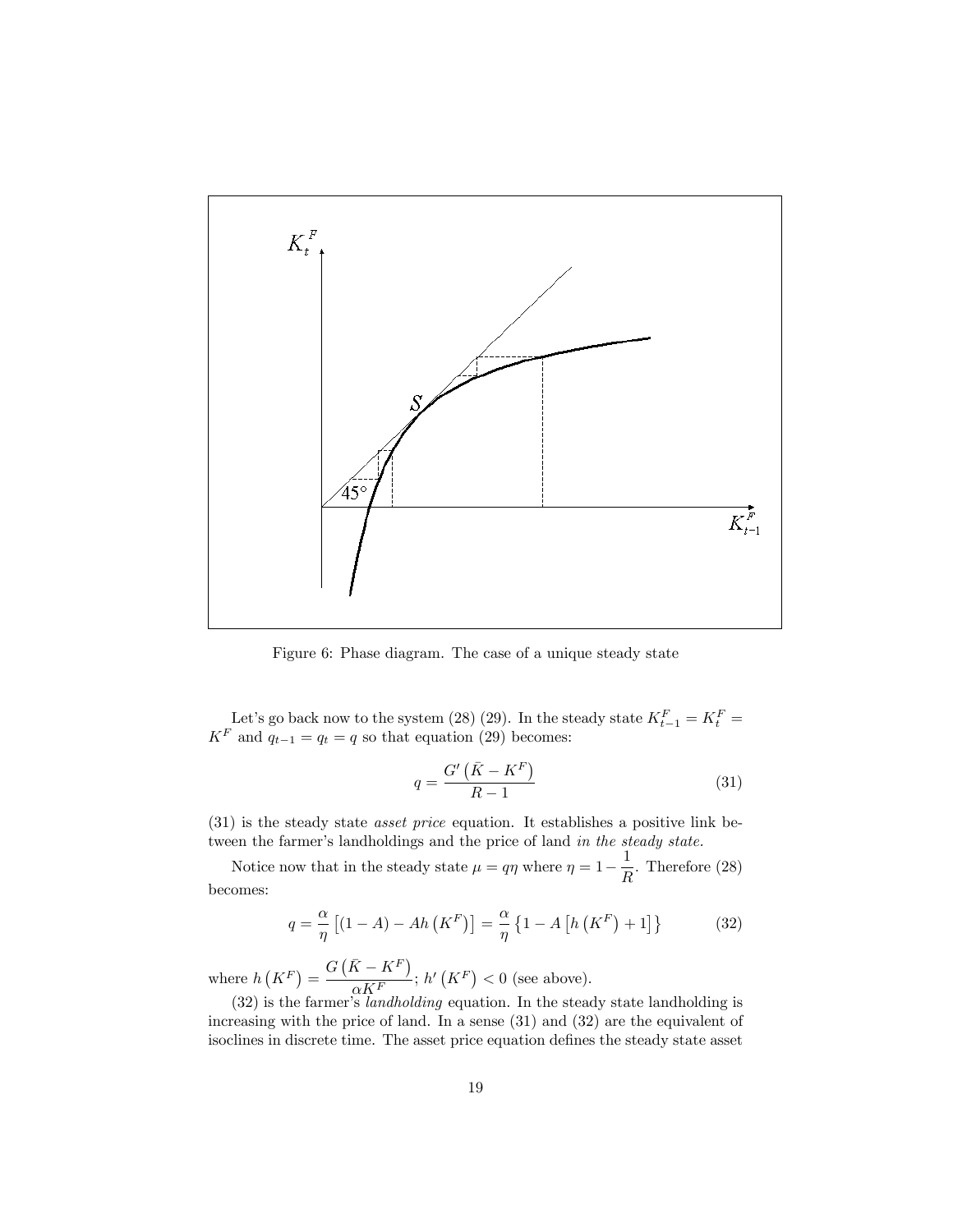

Figure 7: Phase Diagram: the case of multiple equilibria.

price as the sum of the discounted marginal productivities of the gatherer's land (uniform across periods in the steady state) over an infinite horizon. The higher  $KF$ , in the steady state, the lower  $K^G = \overline{K} - K^F$ , the higher the marginal productivity and therefore the price of land q.

The "story" one can tell to give the economic intuition of  $(31)$  is less straightforward. One interpretation is as follows. The higher  $q$ , the higher the downpayment  $\mu = q\eta$  will be, the smaller should be therefore the amount of resources the farmer devotes to money holdings  $m<sup>F</sup>$ . In equilibrium, a smaller money holding is brought about by a higher landholding  $K^F$ .

In order to study the steady state, let's consider the system  $(31)$  and  $(32)$ which we rewrite here for convenience of the reader

$$
\begin{cases}\nq = \frac{G'\left(\bar{K} - K^F\right)}{R - 1} \\
q = \frac{\alpha}{\eta} \left[ (1 - A) - Ah\left(K^F\right) \right]\n\end{cases} \tag{33}
$$

(33) is a system of two equations which can be solved for the steady state values of  $K<sup>F</sup>$  and q. The second equation yields an increasing relationship between q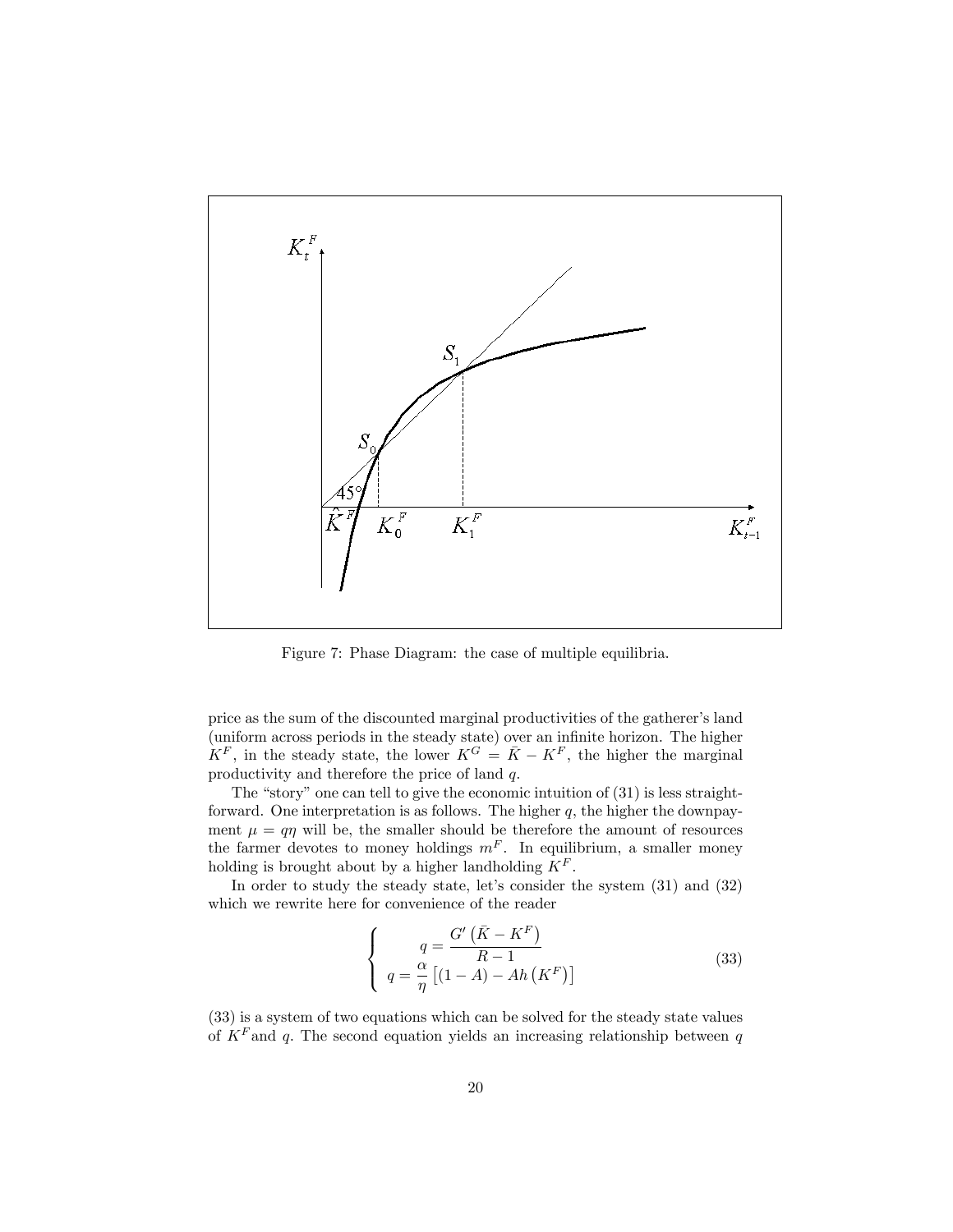and  $K^F$ . It crosses the x-axis when  $K^F = h^{-1} \left( \frac{\alpha (1-A)}{4} \right)$ A  $\Big) = \hat{K}^F$ . If  $K^F \to 0$ then  $q \to -\infty$ , while if  $K^F = \overline{K}$  then  $q = \frac{\alpha}{\overline{K}}$  $\frac{\alpha}{\eta}$  (1 – A). Therefore we conclude that, in the domain of interest, the second equation yields an increasing and concave relationship between q and  $K^F$ . On the other hand, the first equation yields an increasing and convex relationship between q and  $K^F$  on the  $(K^F, q)$ plane. It crosses the y-axis when  $q = \frac{G'(\bar{K})}{R}$  $\frac{d^{r}(K)}{R-1}$ . When  $K^{F} \to \overline{K}$  then  $q \to \infty$ .



Figure 8: Steady state loci

We can explore different scenarios. In fact, given the properties of the two relations above we can obtain one, two or no steady states depending on the level of the policy parameter  $(A)$ . Thanks to assumption A1 we focus only on the case of multiple steady states (see fig.  $8$ ).<sup>4</sup>

In order to assess the properties of each of the two steady states, we linearize

<sup>&</sup>lt;sup>4</sup>In order to obtain a closed form solution for the steady state we should specify the production function  $G(.)$ . We could obtain very complicated closed form solutions without much insight. Therefore we do not proceed on this route.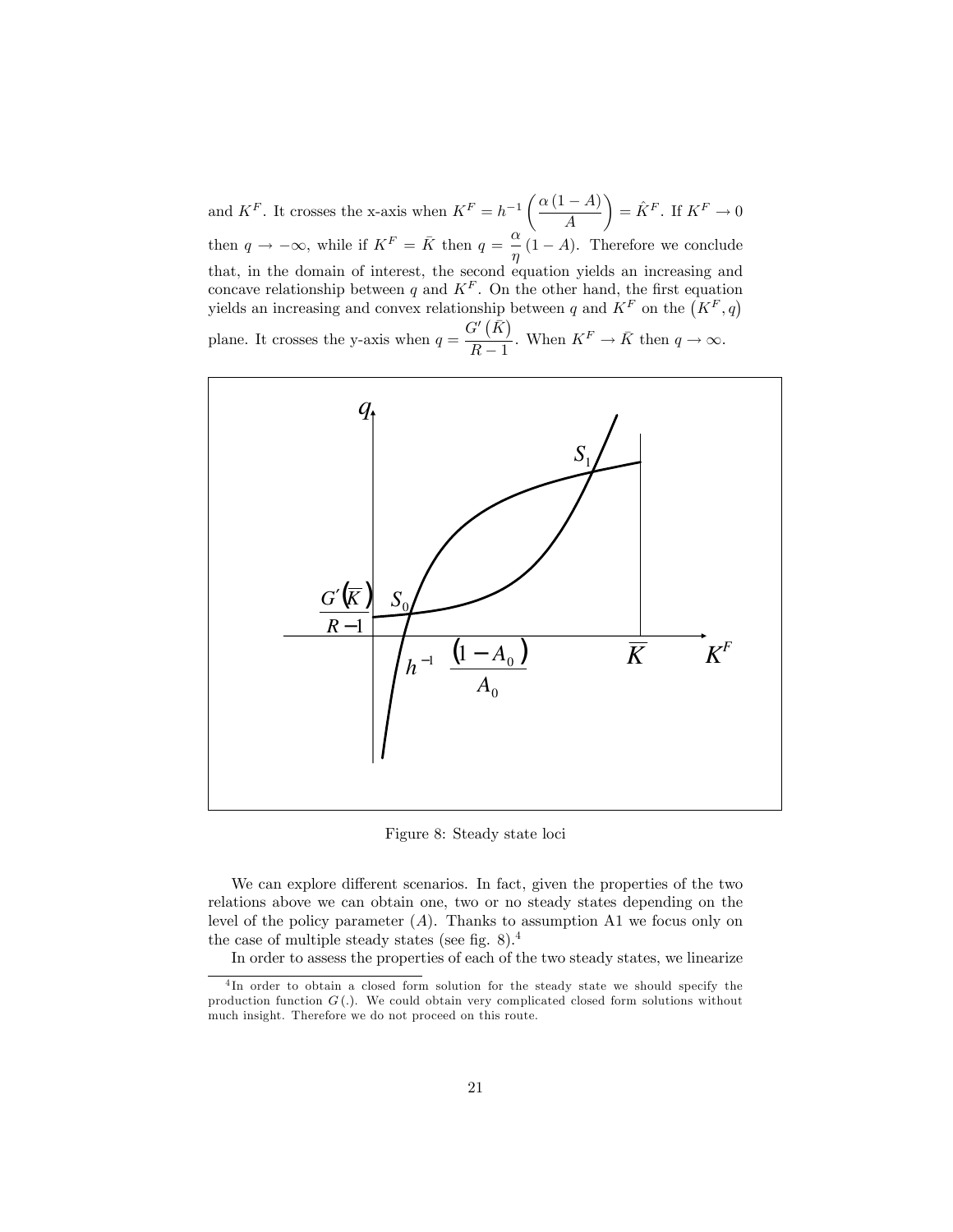the system (33) around each steady state and compute the jacobian matrix:

$$
J_i = \begin{bmatrix} \frac{\alpha R (1 - A) + R A G' (\bar{K} - K_i^F)}{(\varepsilon_i + 1) G' (\bar{K} - K_i^F)} & 0\\ G'' (\bar{K} - K_i^F) & R \end{bmatrix}
$$
(34)

with  $i = 0, 1$ .

 $J_i$  is a lower triangular matrix. Therefore the eigenvalues coincide with the elements on the main diagonal. One of the eigenvalues is  $R > 1$ . The second eigenvalue  $\frac{\alpha R (1-A) + \tilde{R} A G' (\bar{K}-K_i^F)}{A (1-A) G' (\bar{K}-K_i^F)}$  $\frac{(e_i + 1)G}{(f_i + 1)G'}$  coincides with the slope of the phase diagram of (28) in the steady state. In particular we observe that the slope is greater than one in the lower steady state  $S_0$   $(i = 0)$  while it is smaller than one in the higher steady state  $S_1$  ( $i = 1$ ). In the latter case therefore the steady state is a saddle point. This means that there is only one trajectory on the  $(K_t^F, q_t)$  phase space which is converging to the steady state  $S_1$ , i.e. the saddle path. All the other trajectories diverge.



Figure 9: Effects of an expansionary monetary policy when the initial condition is  $S_1$ 

Notice that A is an increasing function of the rate of growth of money supply.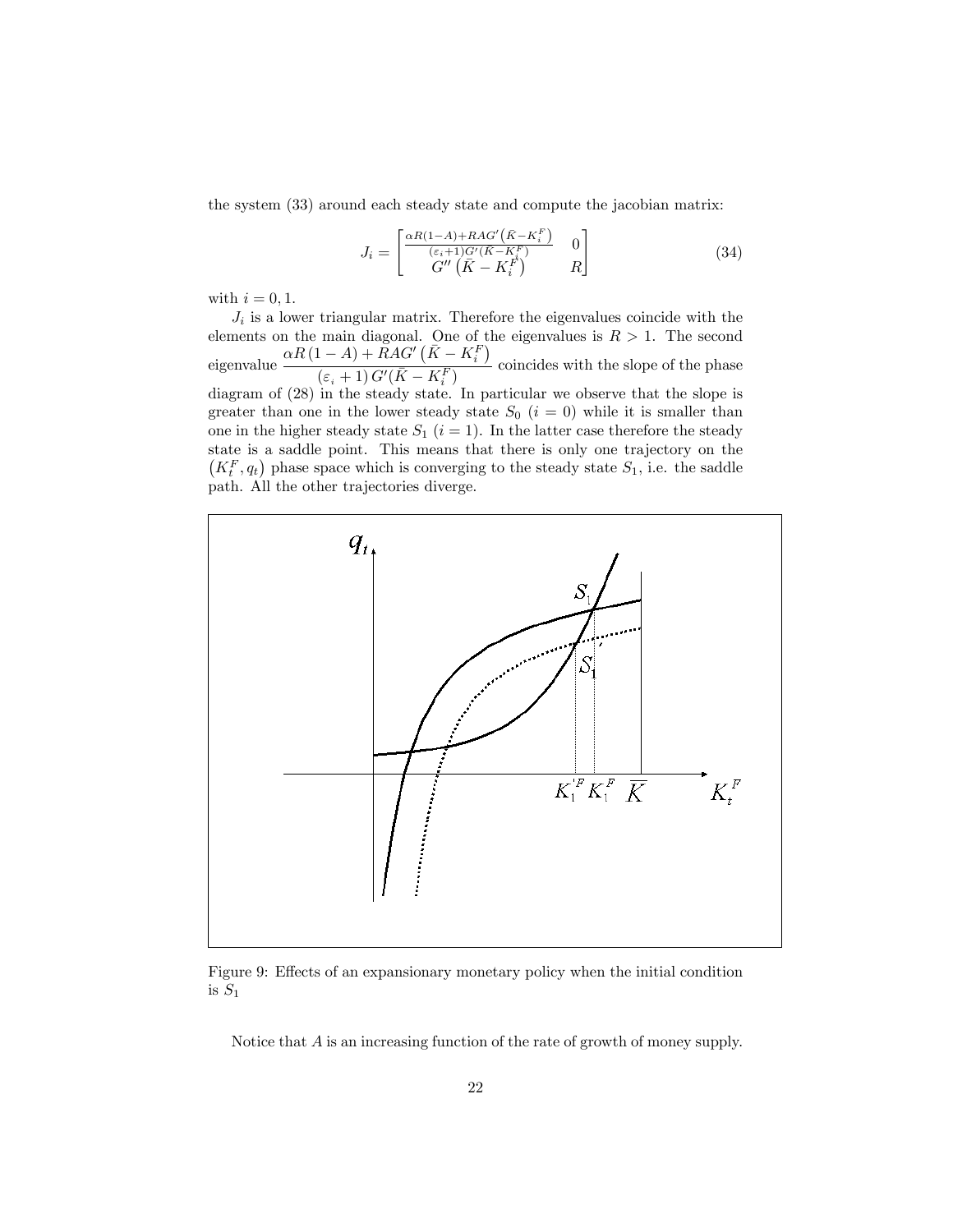In fig. 9 the convex solid line represents equation (31), that is independent from A. The concave solid line represents equation (32). Let's assume that the economy lies in the higher steady state  $(S_1)$ . Suppose that an expansionary monetary policy increases A. The concave curve shifts down: the new situation is represented by the dotted line. Assuming that  $q_t$  jumps down to the new saddle path, the economy follows a trajectory which converges to the new saddle point  $(S_1)$ 1 ). In other words in the end an increase of the rate of growth of the money supply yields a decrease of the farmer's landholding and of the asset price.

#### 5.2 Net worth, money balances and the inflation tax

Notice that "in the long run"  $g_M = \pi$ , i.e. a change in the rate of growth of money supply translates into a change in the rate of inflation of the same magnitude. Therefore the long run impact of the monetary expansion on the real price of land can be attributed to an inflation tax effect.

In order to assess the overall impact of the policy move, we recall that aggregate output is defined as  $Y_t = f\left(K_{t-1}^F\right)$  where  $f\left(K_{t-1}^F\right) = \alpha K_{t-1}^F +$  $G\left(\bar{K}-K_{t-1}^F\right)$ . Therefore aggregate output is a non monotonic function of the farmer's landholding. In particular it is easy to conclude that  $Y_t$  is an increasing (resp. decreasing) function of  $K_{t-1}^F$  if  $\alpha > G'(\bar{K} - K^F)$   $(\alpha < G'(\bar{K} - K^F))$ . In other words  $Y_t$  is an increasing (resp. decreasing) function of  $K_{t-1}^F$  if  $K_{t-1}^F < K_f^F$  $(K_{t-1}^F > K_f^F)$  where  $K_f^F = \bar{K} - G'^{-1}(\alpha)$  is the farmer's landholding which maximizes aggregate output. In the case of the higher steady state,  $Y_1 = f\left(K_1^F\right)$ 

**Proposition 1** Starting from  $S_1$ , so that  $K_{t-1}^F = K_t^F = K_1^F$  and  $Y_1 = f(K_1^F)$ , an expansionary policy move (i.e. an increase of A due to an increase of the rate of growth of the money supply) has a positive long run effect on aggregate output iff  $K_1^F > K_f^F$  and  $\underline{K_1^F} < K_1^F$ , where  $\underline{K_1^F}$  is such that  $f(\underline{K_1^F}) =$  $f(K_1^F)$ . On the other hand an expansionary policy move has a negative effect on aggregate output iff  $K_1^F > K_f^F$  and  $K_1^{'F} < \underline{K_1^F}$  or iff  $K_1^F \leq K_f^F \forall K_1^{'F}$ .

In figure 10 we represent the effects of an expansionary policy move in the case with  $K_1^F > K_f^F$  and  $K_1^F < K_1^{'F} < K_1^F$ . As claimed in the proposition above an increase of the rate of growth of money supply  $-$  i.e. an increase of the inflation  $tax - has$  a positive effect on aggregate output. This counterintuitive result is due to the fact that following the decrease in the steady state farmer's landholding from  $K_1^F$  to  $K_1^{'F}$ , the economy moves along the downword sloping branch of the aggregate output function: The loss of output due to the reduction in farmer's landholding is more than offset by the increase of output due to the increase of the gatherer's landholding.

The opposite holds true if the economy moves along the upward sloping branch as exemplified in fig. 11.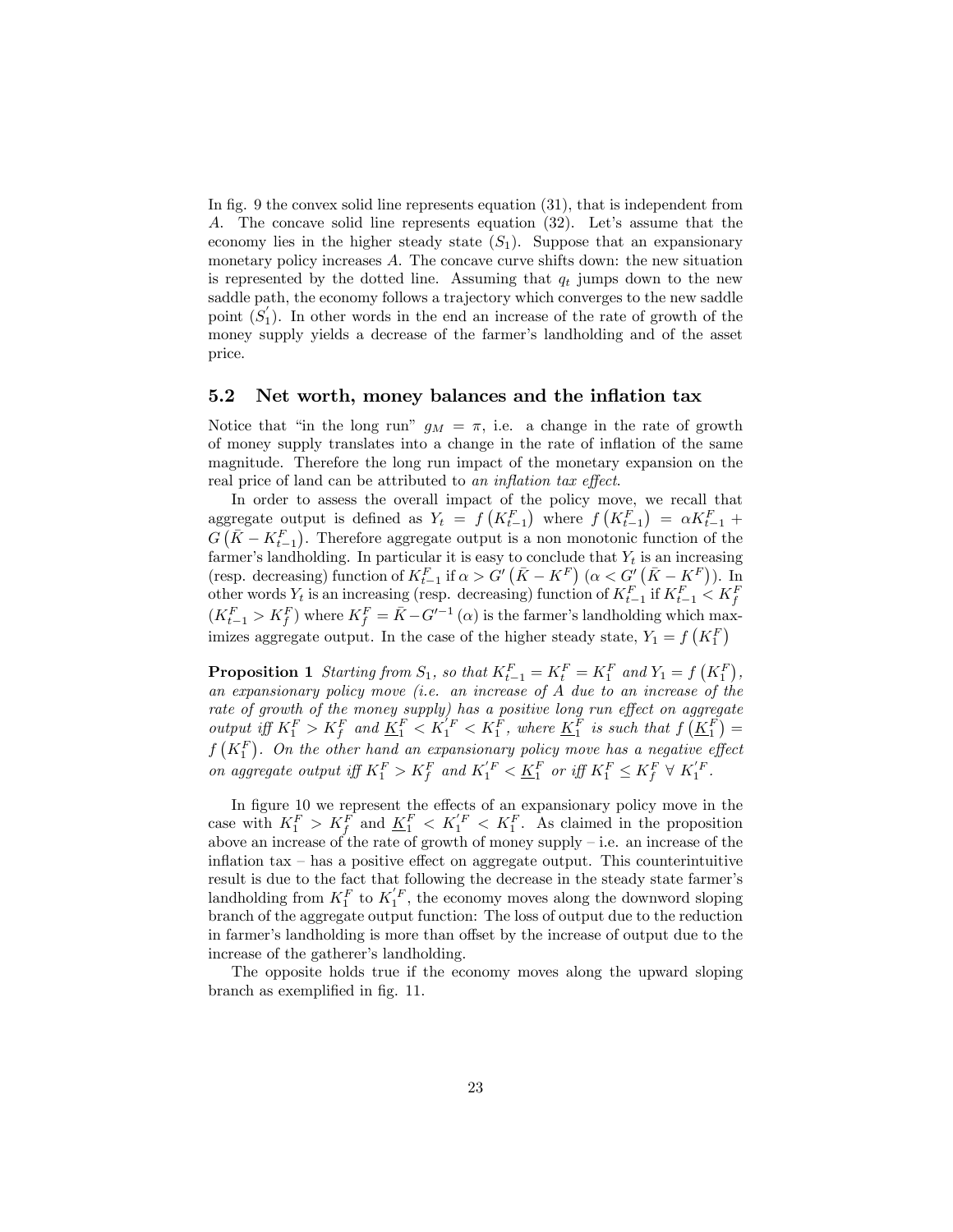

Figure 10: Positive effect of an expansionary policy move on aggregate output.

# 6 The effects of an unexpected productivity shock

In this section, following the original KM approach we analyze the effects of a small unexpected and temporary shock to technology on output and asset prices by means of a linear approximation around the saddle point.

Suppose that at time 0 the economy is in the saddle point and an unexpected technological shock occurs so that the productivity of the farmer increases from  $\alpha_0$  to  $\alpha_1$ . As in KM we assume that the farmer decides whether to supply labour or not before the shock. If the farmer chooses to cultivate land, when the shock occurs it is too late to change his mind.Moreover the shock is temporary, i.e. the parameter  $\alpha$  goes back to  $\alpha_0$  immediately after the shock.

In order to study the effects of a shock to productivity, we start from the definition of net worth, i.e. the sum of tradable output  $(\alpha K_{t-1}^F)$  and the *current* value of real assets  $(q_t K_{t-1}^F)$  net of interest payments  $(Rb_{t-1}^F)$  and of (a multiple of) the increase in real money balances  $(\delta g_M m_t^F)$ :

$$
n_t^F = (\alpha + q_t) K_{t-1}^F - R b_{t-1} - \delta g_M m_t^F
$$

Net worth is employed as downpayment, i.e.  $n_t^F = \mu_t K_t^F$ . Moreover  $R\mu_t =$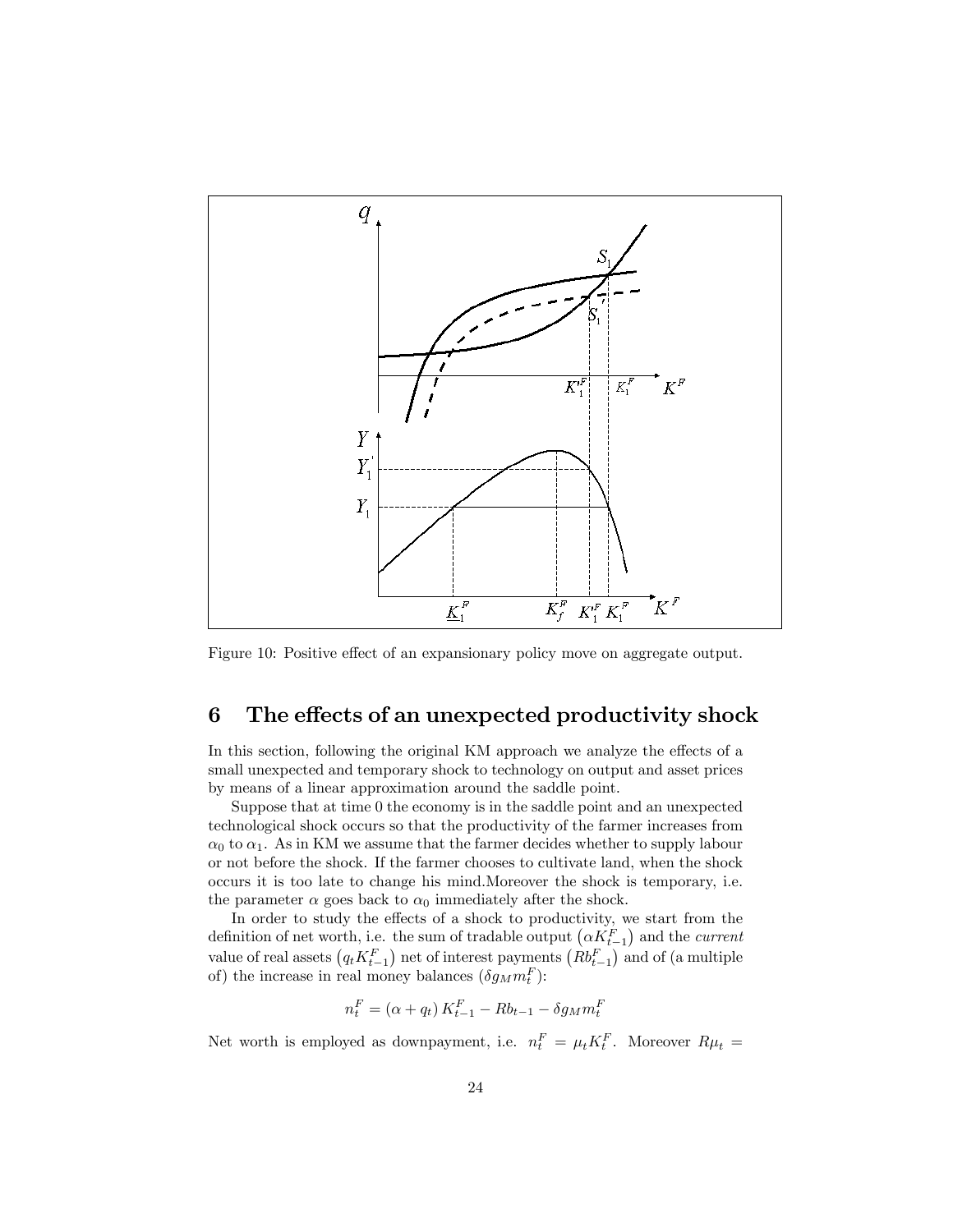

Figure 11: Negative effect of an expansionary policy move on aggregate output

$$
G'\left(\bar{K} - K_t^F\right) \text{ and } m_t^F = \frac{1 - \gamma}{g_M \left(1 + \sigma\right) + \varphi \sigma} \left[\alpha K_{t-1}^F + G\left(K_{t-1}^G\right)\right]. \text{Therefore:}
$$
\n
$$
\frac{G'\left(\bar{K} - K_t^F\right)}{R} K_t^F = \left[\alpha \left(1 - A\right) + q_t\right] K_{t-1}^F - AG\left(\bar{K} - K_{t-1}^F\right) - R b_{t-1} \tag{35}
$$

At time 0, before the shock,  $n_0^F = \alpha_0 (1 - A) K_0^F + q_0 K_0^F - R b_0 - A G \left( \bar{K} - K_0^F \right)$ and  $q_0 K_0^F = R b_0 - i.e.$  the current value of the farmer's land is equal to interest payments on debt inherited from the past  $-$  so that  $(35)$  boils down to:

$$
\frac{G'\left(\bar{K} - K_0^F\right)}{R} K_0^F = (1 - A)\,\alpha_0 K_0^F - AG\left(\bar{K} - K_0^F\right) \tag{36}
$$

Suppose now that in the same period the productivity parameter goes up by  $\Delta \alpha = \alpha_1 - \alpha_0$ . By assumption, the first round effect of the shock on net worth concerns tradable output and the price of land, given the (steady state) landholding of the farmer  $K_0^F$ . Immediately after the shock, net worth becomes

$$
n_{AS}^{F} = [(\alpha_0 + \Delta \alpha)(1 - A) + (q_t - q_0)]K_0^{F} - AG\left(\bar{K} - K_0^{F}\right) \tag{37}
$$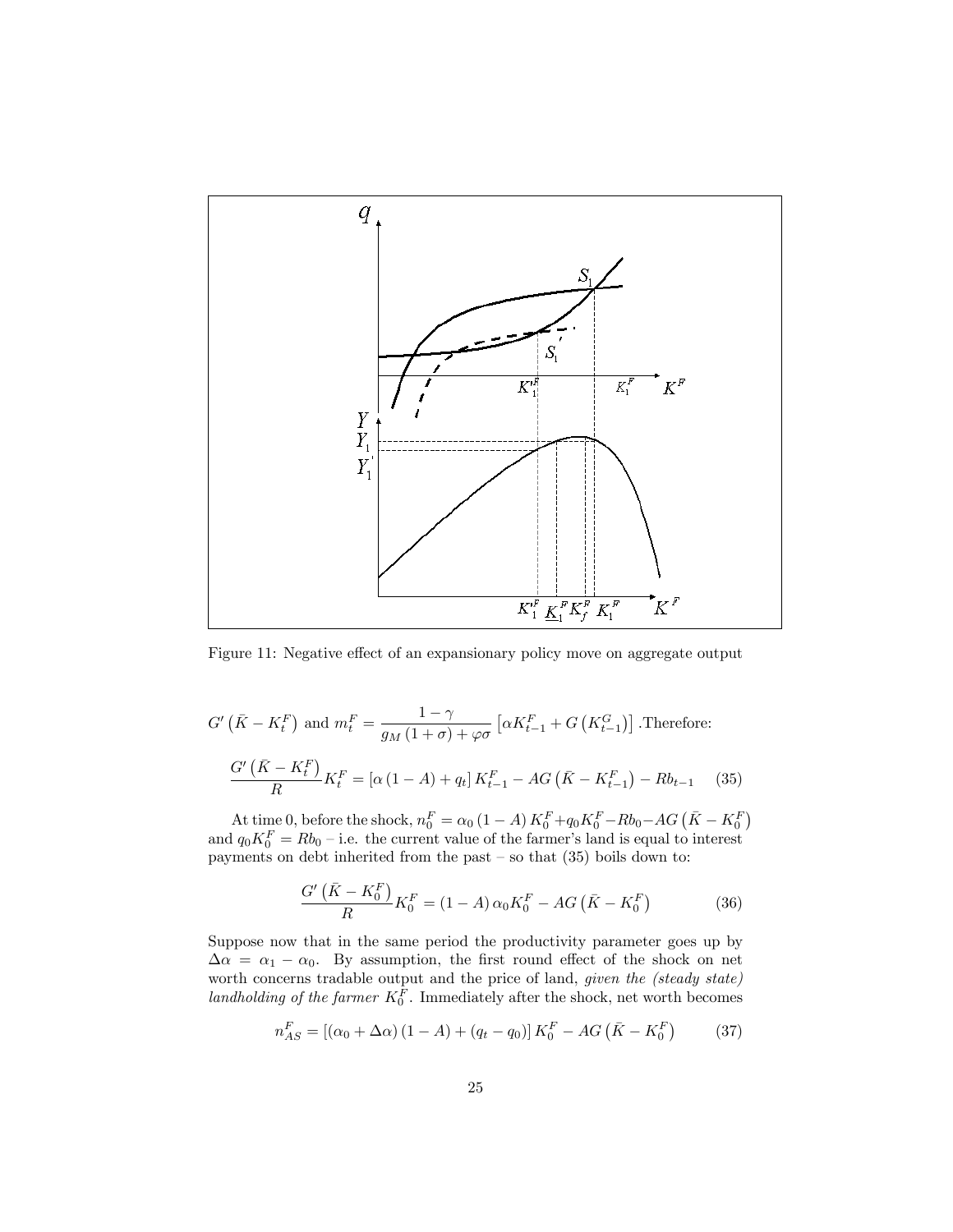since interest payments have been predetermined on the basis of the steady state price of land:  $q_0 K_0^F = R b_0$ . The first round effect of the shock creates a wedge between the current (after shock) value of land  $q_t K_0^F$  and interest payments  $q_0K_0^F$ . In particular, as will be clear in the following, the current price of land jumps from  $q_0$  to  $q_t$  creating an (unexpected) capital gain.

Substituting (37) into the RHS of (35) we obtain

$$
\frac{G'\left(\bar{K} - K_t^F\right)}{R} K_t^F = \left[ (\alpha_0 + \Delta \alpha) \left(1 - A\right) + \left(q_t - q_0\right) \right] K_0^F - AG\left(\bar{K} - K_0^F\right) (38)
$$

which describes the impact of the shock on  $K_t^F$ .

Assuming that the shock is temporary, in period 1 and all the following periods the situation goes "back to normal", i.e.

$$
n_{t+s}^F = \alpha_0 \left(1 - A\right) K_{t+s-1}^F - AG\left(\bar{K} - K_{t+s-1}^F\right) = \frac{G'\left(\bar{K} - K_{t+s}^F\right)}{R} K_{t+s}^F \quad s = 0, 1, \dots
$$
\n(39)

Consider now (38). Let's take a first order approximation of the LHS in  $K_0^F$ :

$$
\frac{G'\left(\bar{K}-K_t^F\right)}{R}K_t^F \approx \frac{G'\left(\bar{K}-K_0^F\right)}{R}K_0^F + \frac{G'\left(\bar{K}-K_0^F\right)}{R}\left(\varepsilon_0+1\right)\left(K_t^F-K_0^F\right) \tag{40}
$$

where:

$$
\varepsilon_0 = \frac{-G''\left(\bar{K} - K_0^F\right)K_0^F}{G'\left(\bar{K} - K_0^F\right)}K_0^F
$$

is the elasticity of the marginal productivity of the land of the gatherer with respect to the land of the farmer evaluated in the steady state  $K_0^F$ .

The rate of change of total downpayment, i.e. of the LHS of (40), relative to the steady state is  $\left[ \frac{G'(\bar{K} - K_t^F)}{D} \right]$  $\frac{K}{R}$   $K_t^F /$  $G'\left(\bar{K}-K_0^F\right)$  $\frac{K_0}{R} K_0^F$  $\overline{1}$  $-1.$  Denoting the rate of change of a variable with respect to the steady state with a hat, the rate of change of the LHS becomes:

$$
\widehat{\mu_t K_t^F} = (\varepsilon_0 + 1) \hat{K}_t^F \tag{41}
$$

where  $\hat K^F_t =$  $\frac{K_t^F-K_0^F}{K_0^F}$ is the rate of change of the farmer's landholding.

On the other hand, the rate of change of net worth, i.e. of the RHS of (38), is  $[(\alpha_0 + \Delta \alpha)(1 - A) + (q_t - q_0)] K_0^F - AG (\overline{K} - K_0^F)$  $\frac{1}{\left(1-A\right)+\left(q_{t}-q_{0}\right)\right]K_{0}^{F}-AG\left(\bar{K}-K_{0}^{F}\right)}{a_{0}\left(1-A\right)K_{0}^{F}-AG\left(\bar{K}-K_{0}^{F}\right)}-1.\text{ But }q_{0}\left(1-\frac{1}{K}\right)$ R  $\setminus$  $K_0 =$  $G^{\prime}\left( \bar{K}-K_{0}^{F}\right)$ 

 $\mu_0 K_0 =$  $\frac{(-R_0 - R_0)}{R_0 - R_0} K_0 = \alpha_0 (1 - A) K_0^F - AG \left( \bar{K} - K_0^F \right)$  so that the rate of change of the RHS becomes:

$$
\hat{n}_{AS}^F = \hat{\alpha} \left( 1 - A \right) \frac{\alpha_0}{q_0} \frac{R}{R - 1} + \hat{q}_t \frac{R}{R - 1} \tag{42}
$$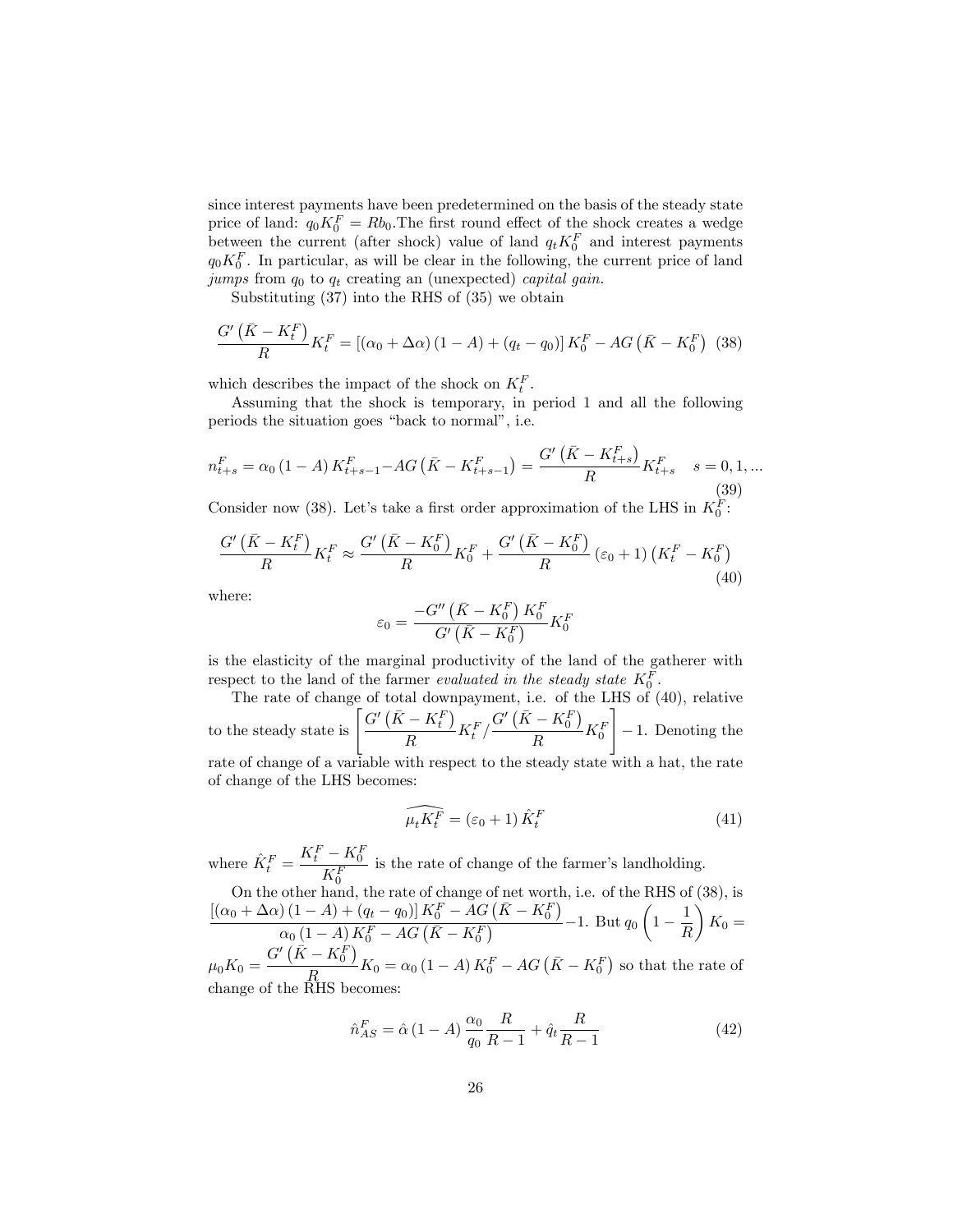where  $\hat{\alpha} = \frac{\Delta \alpha}{\sqrt{\alpha}}$  $\frac{\Delta \alpha}{a_0}$  and  $\hat{q}_t = \frac{q_t - q_0}{q_0}$  $\frac{q_0}{q_0}$  are the rates of change of the farmer's productivity and of the price of land.

After the productivity shock, the farmer's net worth goes up for two reasons: the direct effect  $\hat{\alpha} (1 - A) \frac{\alpha_0}{\alpha}$  $q_0$ R  $\frac{1}{R-1}$  and the *indirect effect through asset prices*  $\hat{q}_t \frac{R}{R}$  $\frac{1}{R-1}$ . Notice that  $0 < A < 1$ . Moreover in our context, as stated in (12)  $\mu_0 = q_0 \frac{R-1}{R}$  $\frac{1}{R} < \alpha_0$ . Hence the ratio of the productivity to the downpayment  $\alpha_0$  $q_0$ R  $\frac{1}{R-1}$ , which we will denote with  $\theta_0$  in the following, is greater than one. In symbols  $\theta_0 := \frac{\alpha_0}{a}$  $q_0$ R  $\frac{1}{R-1} > 1.$ In the original KM framework the rate of change of the farmer's net worth is

 $\hat{n}^F_{AS} = \hat{\alpha} + \hat{q}_t \frac{R}{R}$  $\frac{1}{R-1}$ . From a comparison with (42) it is clear that in the present model the indirect effect is specified exactly as in KM while the direct effect  $\hat{\alpha}$  (1 – A)  $\theta_0$  is greater than  $\hat{\alpha}$  (as in KM) if  $A < 1 - \frac{1}{\theta_0}$  $\frac{1}{\theta_0}$ . The smaller the policy parameter  $A$ , the higher the direct effect of the productivity shock on the rate of change of net worth after the shock.

Equating  $(41)$  and  $(42)$  we get

$$
(\varepsilon_0 + 1) \hat{K}_t^F = \hat{\alpha} (1 - A) \theta_0 + \hat{q}_t \frac{R}{R - 1}
$$
 (43)

We have to determine now how the asset price  $q_t$  changes over time. Following KM, we note that from the definition of the downpayment and (20) follows  $q_t = \frac{G'\left(\bar{K} - K_t^F\right)}{R}$  $\frac{(-K_t^F)}{R} + \frac{q_{t+1}}{R}$  $\frac{a+1}{R}$ ,  $q_{t+1} =$  $G'\left(\bar K - K_{t+1}^F\right)$  $\frac{-(K_{t+1}^F)}{R} + \frac{q_{t+2}}{R}$  $\frac{n+2}{R}$  and so on. Substituting the second expression in the first one and iterating the procedure we end up with:

$$
q_{t} = \frac{G'\left(\bar{K} - K_{t}^{F}\right)}{R} + \frac{G'\left(\bar{K} - K_{t+1}^{F}\right)}{R^{2}} + \dots = \sum_{s=0}^{\infty} R^{-s} \frac{G'\left(\bar{K} - K_{t+s}^{F}\right)}{R}
$$
(44)

i.e. the current price of land is equal to the present value of the stream of future downpayments over an infinite horizon.

Taking a first order approximation of  $G'(\bar{K} - K_{t+s}^F)$  in  $K_0^F$ , we can write  $G'\left(\bar{K} - K_{t+s}^F\right) \approx G'\left(\bar{K} - K_0^F\right) - G''\left(\bar{K} - K_0^F\right)\left(K_{t+s}^F - K_0^F\right)$ . Noting that this approximation holds true for any time period s, equation (44) boils down to:

$$
q_{t} = \sum_{s=0}^{\infty} R^{-s} \frac{G'\left(\bar{K} - K_{0}^{F}\right) - G''\left(\bar{K} - K_{0}^{F}\right)\left(K_{t+s}^{F} - K_{0}^{F}\right)}{R}
$$

Recalling that  $\sum_{s=0}^{\infty} R^{-s} = \frac{R}{R}$  $\frac{R}{R-1}$  and that  $\frac{G'\left(\bar{K} - K_0^F\right)}{R}$  $\frac{(K_0^F)}{R} = q_0 \frac{R-1}{R}$  $\frac{1}{R}$ , from the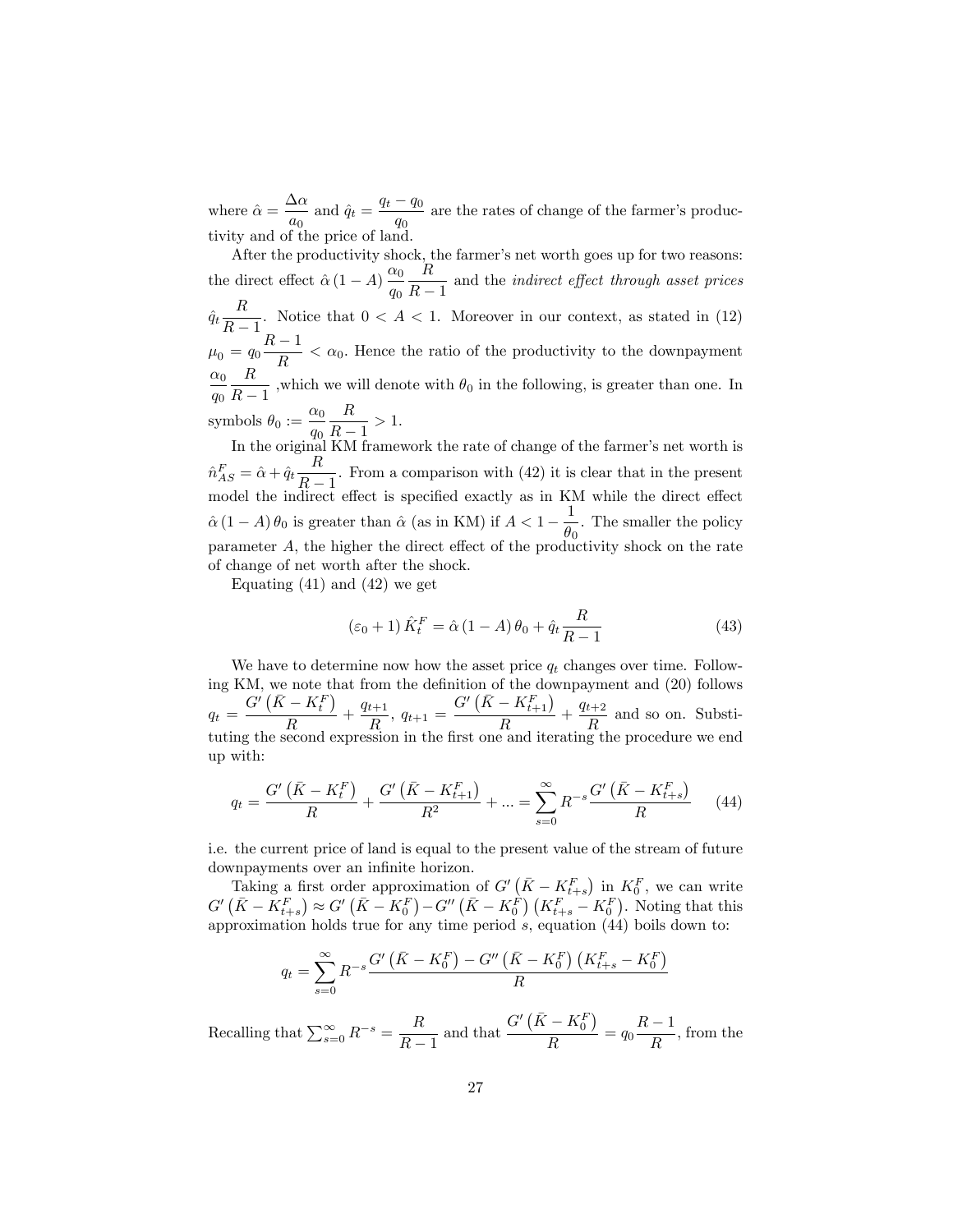expression above we obtain:

$$
\hat{q}_t = \frac{1}{q_0} \frac{-G''(\bar{K} - K_0^F)}{R} \sum_{s=0}^{\infty} R^{-s} (K_{t+s}^F - K_0^F)
$$

Notice now that  $\frac{1}{q_0}$  $-G''(\bar{K}-K_0^F)$  $\frac{\left(\bar{K}-K_{0}^{F}\right)}{R}=\frac{-G^{\prime\prime}\left(\bar{K}-K_{0}^{F}\right)}{G^{\prime}\left(\bar{K}-K_{0}^{F}\right)}$  $\overline{G'\left(\bar{K}-K_0^F\right)}$  $R-1$  $\frac{-1}{R} = \frac{\varepsilon_0}{K_0^T}$  $K_0^F$  $R-1$  $\frac{1}{R}$ . R

Moreover  $\sum_{s=0}^{\infty} R^{-s} K_0^F = K_0^F$  $\frac{R}{R-1}$ . Therefore  $\hat{q}_t = \varepsilon_0 \frac{R-1}{R}$ R  $\sum_{s=0}^{\infty} R^{-s} \hat{K}_{t+s}^F$ . In the end we obtain:

$$
\hat{q}_t = \varepsilon_0 \frac{R-1}{R} \sum_{s=0}^{\infty} R^{-s} \left(\frac{1}{\varepsilon_0 + 1}\right)^s \hat{K}_t^F
$$

Moreover  $\sum_{s=0}^{\infty} R^{-s} \left( \frac{1}{\varepsilon_0+1} \right)^s = \sum_{s=0}^{\infty} \left( \frac{1}{R(\varepsilon_0+1)} \right)^s = \frac{R(\varepsilon_0+1)}{R(\varepsilon_0+1)}$  $\frac{2\kappa(\varepsilon_0+1)}{R(\varepsilon_0+1)-1}$ . Therefore

$$
\hat{q}_t = \varepsilon_0 \frac{\left(R - 1\right)\left(\varepsilon_0 + 1\right)}{R\left(\varepsilon_0 + 1\right) - 1} \hat{K}_t^F \tag{45}
$$

Solving (43) and (45) for  $\hat{q}_t$  and  $\hat{K}^F_t$  yields

$$
\hat{q}_t = \varepsilon_0 \left( 1 - A \right) \theta_0 \hat{\alpha} \tag{46}
$$

$$
\hat{K}_t^F = \frac{R\left(\varepsilon_0 + 1\right) - 1}{\left(R - 1\right)\left(\varepsilon_0 + 1\right)} \left(1 - A\right) \theta_0 \hat{\alpha} \tag{47}
$$

The rate of change of net worth  $\hat{n}_{AS}^F = (1 - A) \theta_0$  $1+\frac{R}{R}$  $\frac{1}{R-1}\varepsilon_0$  $\setminus$  $\hat{\alpha}$  is larger than the rate of growth of productivity thanks to the indirect effect of the shock on the price of land. The rate of change of total downpayment  $(\varepsilon_0 + 1) \hat{K}^F_t$ should match to keep equilibrium on the market for land. Therefore the rate of change of landholding is a multiple of the rate of change of productivity. In fact the multiplier  $\frac{1}{\varepsilon_0 + 1} \left( 1 + \frac{R}{R - 1}\right)$  $\frac{1}{R-1}\varepsilon_0$  $\setminus$ is greater than one.

#### 7 The effects of an unexpected monetary shock

In this section we analyze the effects of a small shock to the rate of growth of money supply on output and asset prices by means of a linear approximation around the saddle point. Suppose that at time 0 the economy is in a steady state and an unexpected increase of the rate of growth of money supply makes A increase from  $A_0$  to  $A_1$ . Assume moreover that the shock is temporary, i.e. the parameter A goes back to  $A_0$  immediately after the shock.

By assumption, the first round effect of the shock on net worth concerns the price of land, given the (steady state) landholding of the farmer  $K_0^F$ . Immediately after the shock, denoting with  $\Delta A = A_1 - A_0$ , net worth becomes

$$
n_{AS}^F = \alpha (1 - A_0 - \Delta A) K_0^F - A_0 G (\bar{K} - K_0^F) - \Delta A G (\bar{K} - K_0^F) + q_t K_0^F - R b_0.
$$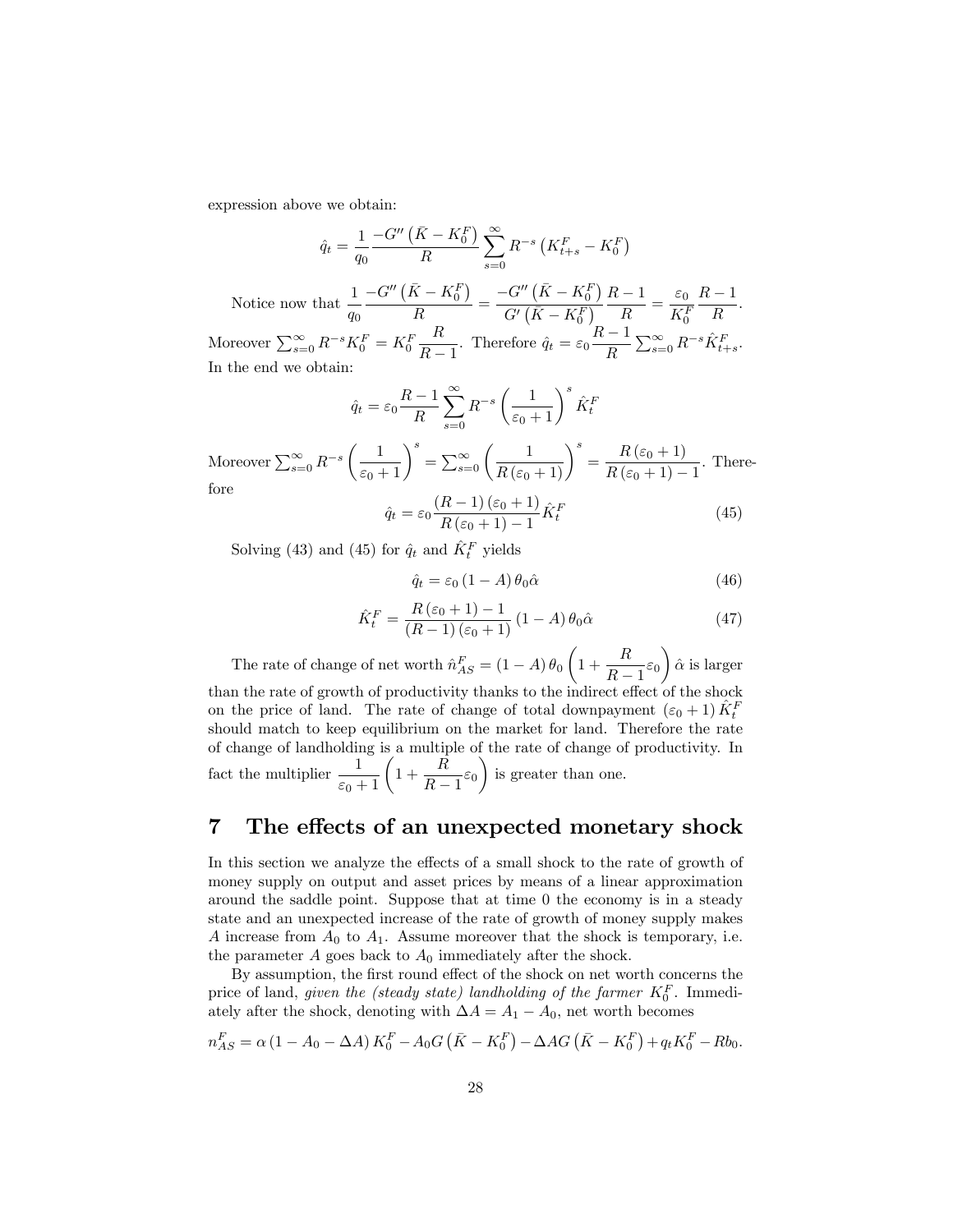Since interest payments have been predetermined on the basis of the steady state price of land  $(q_0 K_0^F = R b_0^F)$  we can write:

$$
\frac{G'\left(\bar{K} - K_t^F\right)}{R} K_t^F = \alpha \left(1 - A_0 - \Delta A\right) K_0^F - A_0 G\left(\bar{K} - K_0^F\right) - \Delta A G\left(\bar{K} - K_0^F\right) + \left(q_t - q_0\right) K_0^F
$$

The rate of change of net worth, i.e. of the RHS, is:

$$
\hat{n}_{AS}^F = -(\theta_0 - 1)\,\hat{A} + \hat{q}_t \frac{R}{R - 1} \tag{48}
$$

where  $\hat{A} = \frac{\Delta A}{4}$  $\frac{\Delta A}{A_0}$  and  $\theta_0 := \frac{\alpha_0}{q_0}$  $q_0$ R  $\frac{1}{R-1} > 1.$ 

After the shock, the farmer's net worth changes for two reasons: the direct effect of the rate of growth of money supply  $-(\theta_0 - 1)$  A and the *indirect effect* of the rate of growth of money supply on net worth *through asset prices*  $\hat{q}_t \frac{R}{R}$  $\frac{1}{R-1}$ . This indirect effect is a multiple  $\frac{R}{R-1}$  of the asset price increase. The direct effect of the rate of growth of money supply is negative.

Equating (41) and (48) we get:

$$
(\varepsilon_0 + 1)\hat{K}_t^F = -(\theta_0 - 1)\hat{A} + \hat{q}_t \frac{R}{R - 1}
$$
 (49)

Solving (49) and (45) for  $\hat{q}_t$  and  $\hat{K}^F_t$  yields:

$$
\hat{q}_t = -(\theta_0 - 1) \hat{A}
$$

$$
\hat{K}_t^F = -(\theta_0 - 1) \frac{R(\varepsilon_0 + 1) - 1}{(R - 1)(\varepsilon_0 + 1)} \hat{A}
$$

An increase in the rate of change of money supply, has negative effects both on the rate of change of the farmer's landholding and the rate of change of the asset price. The rate of change of net worth in the end is  $\hat{n}_{AS}^F = -(\theta_0 - 1) \hat{A} \frac{2R - 1}{R - 1}$  $\frac{1}{R-1}$ .

### 8 Conclusions

In this paper we have developed a model of a monetary economy with financing constraints. We borrow some of the basic ingredients of Kiyotaki and Moore's Önancial accelerator framework in order to keep the appealing feature of the intertwined dynamics of asset price changes and borrowing constraints. In order to evaluate the impact of monetary policy, however, we model a monetary economy with financing constraints adopting the Money In the Utility function (MIU) approach.

The basic difference with respect to the original framework is the likely occurrence of multiple equilibria. A change in the growth rate of money supply can affect real output through the impact of inflation on net worth. In a sense the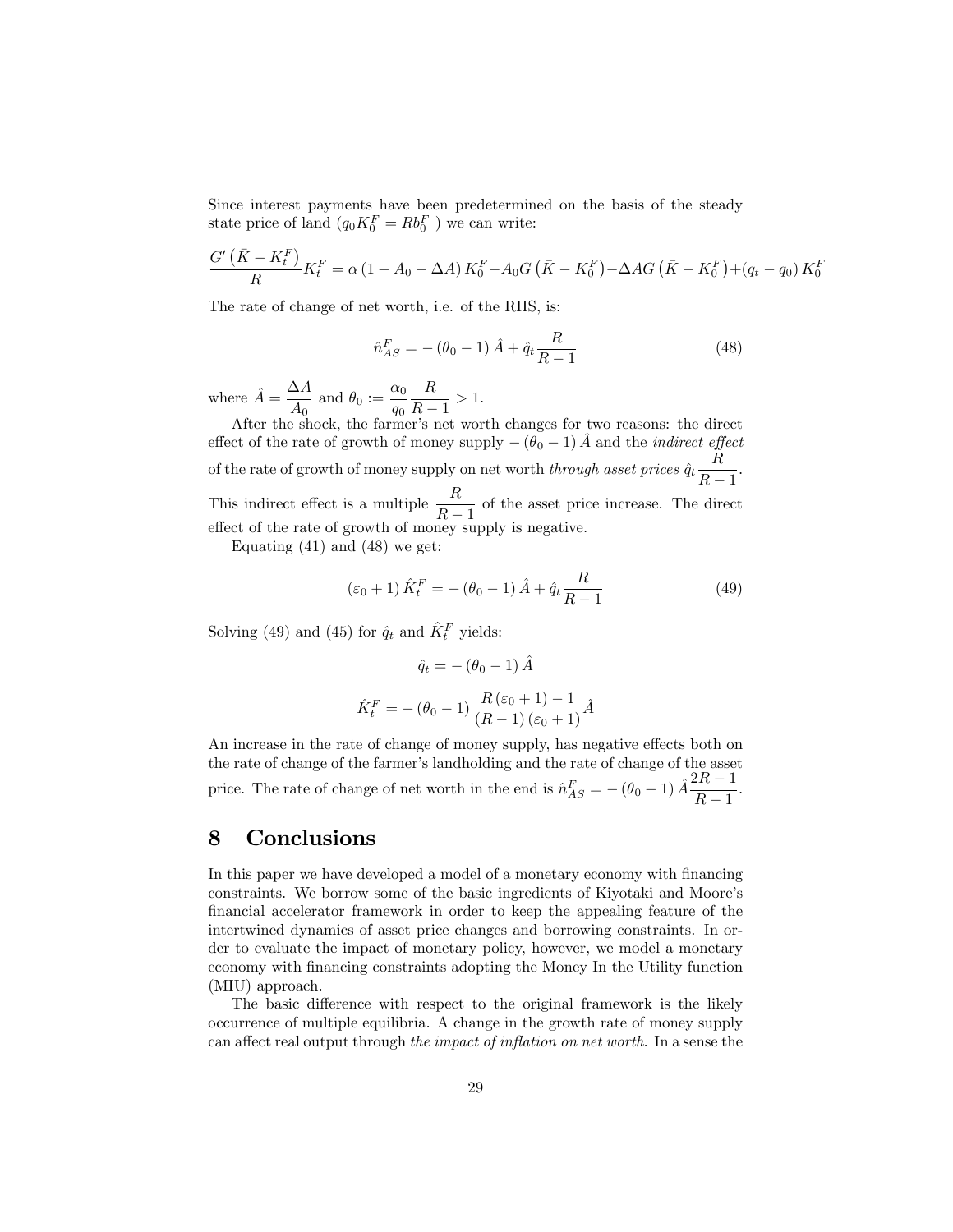monetary transmission mechanism we are focusing on consists of a combination of the inflation tax effect and the net worth channel. Contrary to the traditional view, at least for some parameter configurations, an increase of the inflation tax can bring about an increase of aggregate output.